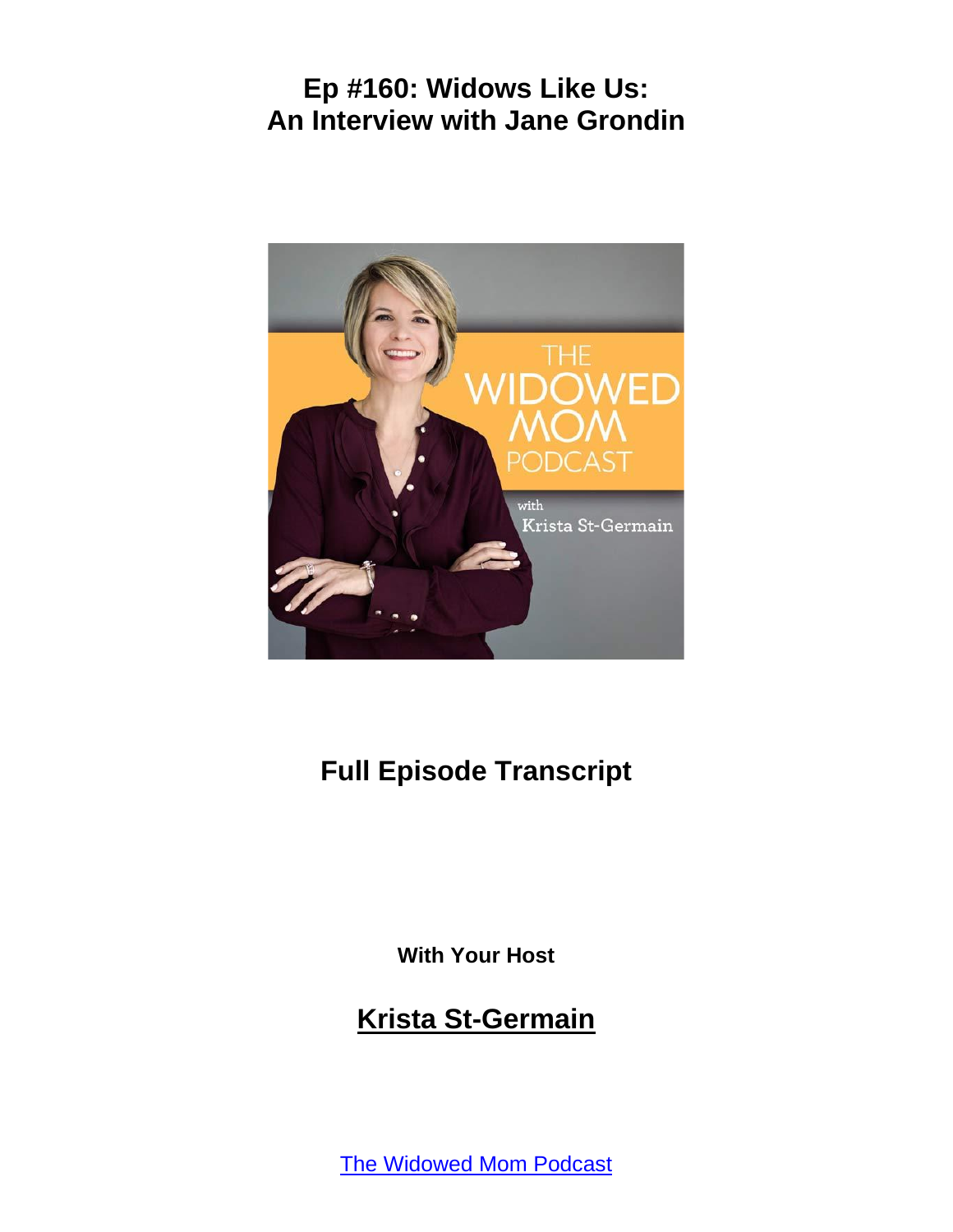Welcome to *The Widowed Mom Podcast*, episode 160, Widows Like Us: An Interview with Jane Grondin.

Welcome to *The Widowed Mom Podcast,* the only podcast that offers a proven process to help you work through your grief, to grow, evolve, and create a future you can truly look forward to. Here's your host, Master Certified life coach, grief expert, widow, and mom, Krista St. Germain.

Hey there, welcome to another episode of the podcast. What's going on? How you doing? Are you doing okay? Are you hanging in there? Is life good, looking up? I have no idea, but I love you, whatever's going on. I'm always thinking of you, thinking of what will be helpful to you, what episodes I can do that will help you get where you want to get. And that's why I love doing these episodes on Widows Like Us interviews because I just remember not having anyone I could relate to, not having any optimistic stories about what is possible for widows.

And so, I'm excited to introduce you to Jane Grondin today. Jane is one of my Mom Goes On graduates. Jane showed up for herself during our six months together like a freaking rockstar. She did everything I gave her to do. And you don't have to do everything I give you in the program. But my thought is, if you're going to invest that much in yourself and in your life, why not do everything that I give you? Why not show up for yourself in that way? And question it all and be curious.

And don't just swallow it like a lemming, actually challenge the tools and put them to use and put them through their paces and make them work for you so that by the time you come out of the program you've changed what you came to change and you know how to coach yourself going forward. You know how to solve your own problems going forward. You understand how your brain works. You've changed your relationship with your feelings.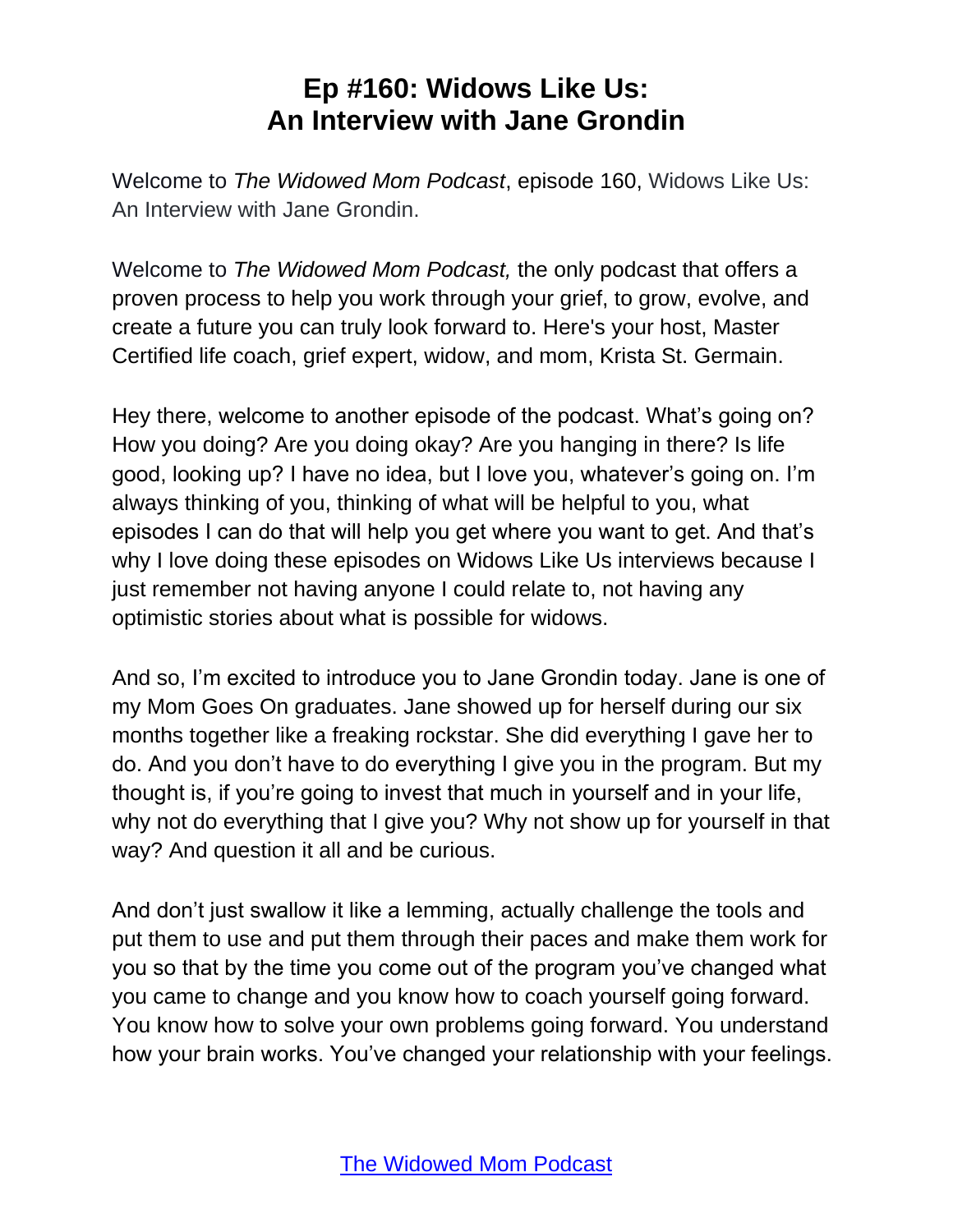You've changed your relationship with your thoughts. You see yourself as more than those two things. You can use your thoughts and feelings as tools to create the future that you want so that your future is actually better than your past if you want it to be and you believe that's possible for you. And I watched Jane do that and I want you to hear from her and learn from her. And so, we're just going to get started in just a second. Before we do that I do want to read a couple of listener reviews because I haven't in a while.

And so, there were a couple that – one from MT Girl 1, I always wish I could see the names of who writes these because I know they're people in Mom Goes On but I don't know what their names are. So, MT Girl 1 wrote, "Must listen podcast for widowed moms. Krista's podcast has helped me so much and led to her Mom Goes On coaching program for widowed moms. If you haven't listened to one of her podcasts yet, be sure to. If you have and are considering her program, don't wait, it's lifechanging. I wish I would have found her sooner.

And I'm grateful for the work she's doing to help widowed moms like myself, navigate the many challenges we face." So, MT Girl, I'm sure that I know you, I just don't know who wrote that. But thank you so much for that review. And then another one comes from a listener that calls themselves Learnings All The Time, Learnings LL The Time, Learnings 2 The Time, I'm not sure. And the title is, you don't know what you don't know.

And she wrote, "Krista's podcast has been so helpful after my husband's death. She provides references that everyone can relate to during this time. She provides information needed to process grief in a loving and caring way. And her podcast led me to the Mom Goes On program and I'm so glad I invested in myself to keep living life the best way I can. You will not regret listening and taking time to care for yourself." So, thank you so much for that review.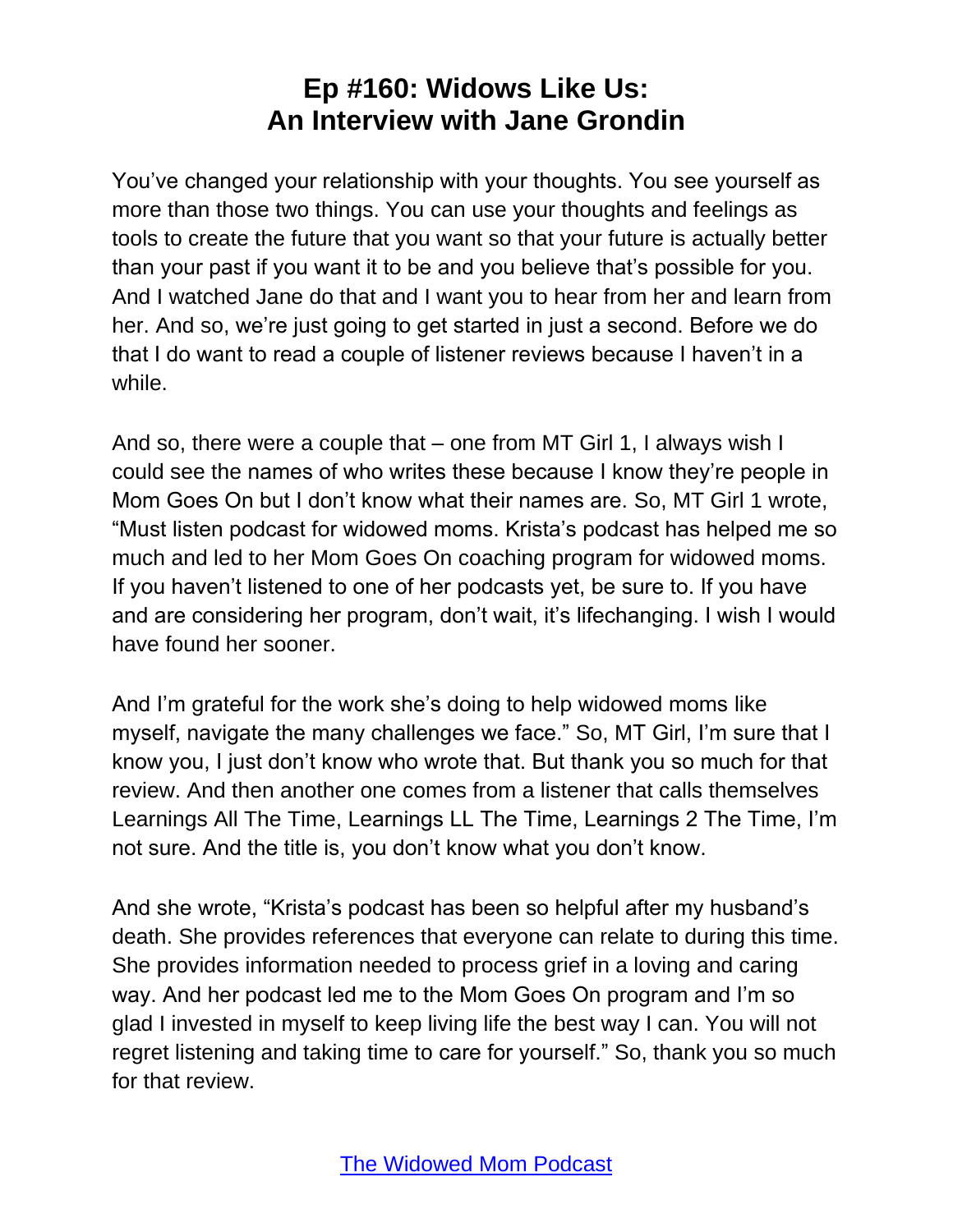I really do appreciate it when you all leave reviews, it does matter. I actually just invited someone to come on my podcast and I won't mention who it is but I'm very excited. That'll happen probably not until August but even when I want to bring to you, people are checking how many ratings and reviews does a podcast have. Do I want to come on this podcast? And so, the more ratings and reviews we get the more widows we reach, and the more clout we have in the world of podcast guests.

So, I'm very excited that this author has agreed to come on the podcast because her book is absolutely fantastic. And I'll save that until later. But really ratings and reviews make a difference. They help me get the podcast in front of more widows and they help me get better guests and make the podcast better for you.

So, thank you for those who have taken time to write a review or rate the podcast. For those of you that haven't, it's super simple and I would love, love, love it if you did. I know you get sick of hearing that on podcasts probably but it really does make a difference which is why I will just keep thanking you and asking you to do it.

Okay, and then two more things before we turn it over to my interview with Jane which is reminder on the advanced certification that I am working on for coaches who are Life Coach School coaches. They are already certified and in good standing. And they want to become really confident coaching grief and coaching posttraumatic growth, which is what I do. We're just not going to settle anymore for coaches not being comfortable coaching grief. We're just not going to do that because grief is part of being human.

Even if you're not a widow, even if you're coaching clients and they didn't come to you for coaching on grief, I guarantee you that every human at some point in their lives goes through a grief experience. We all have grief. And we just need to get comfortable at coaching it. I know that I can help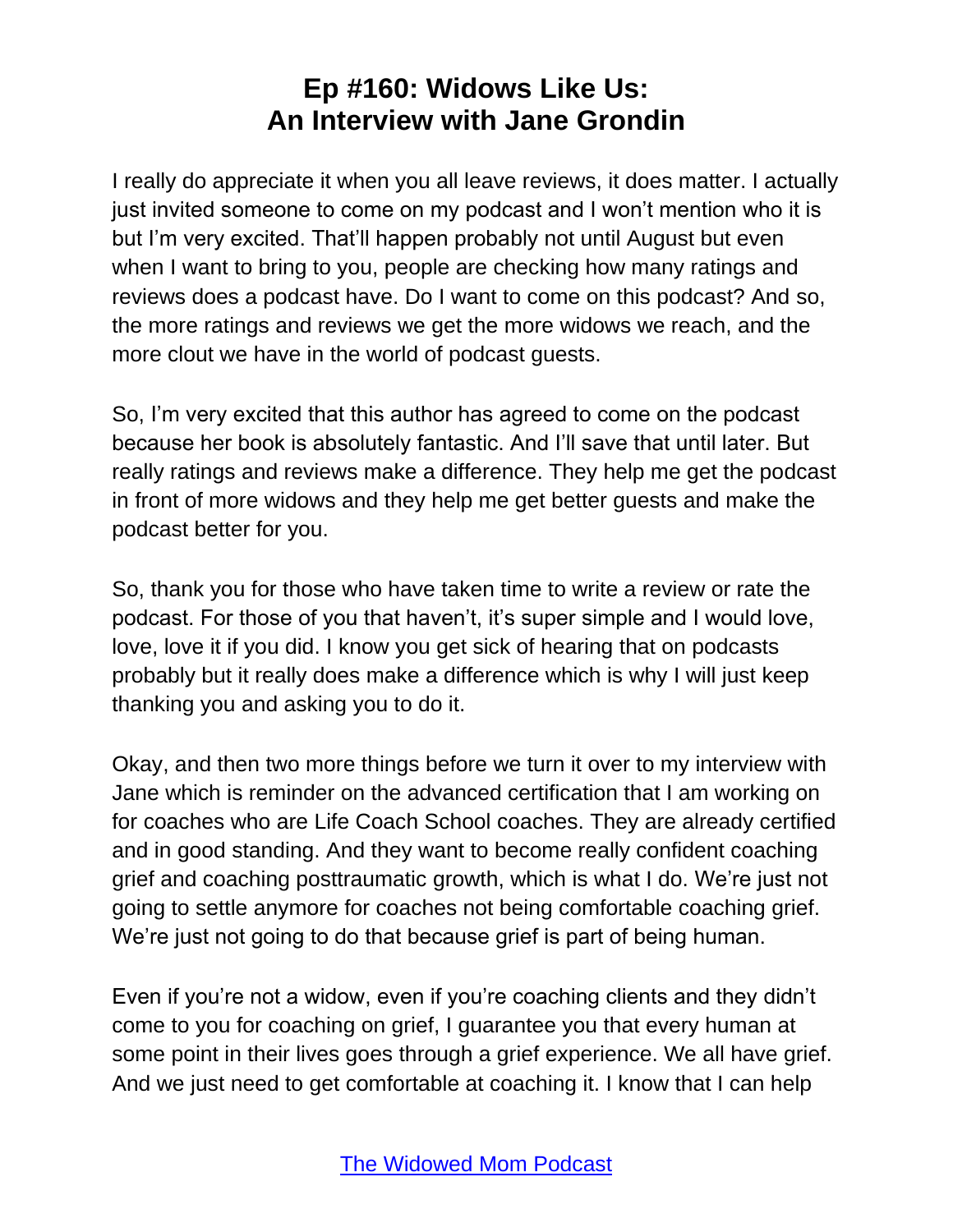with that. So, if that's something you are interested in learning more about then email us at [support@coachingwithkrista.com](mailto:support@coachingwithkrista.com) and we will get you on the interest list and make sure that you don't miss a thing when that certification is announced and ready to rock.

And then another little reminder, I don't exactly have a date yet but a price increase is coming for Mom Goes On. So, if you've been on the fence, sometimes what happens too I've noticed is that we say, "Well, I'm too busy during the summer." I don't believe that at all. This is actually the best time to get started for most of us, even though the kids might be home because the holiday drama has not come to our brains yet. We are not scurrying around getting the kids back to school and doing all the things in the fall.

I think summer is a brilliant time to get going and also it's a brilliant time because often the holidays are the hardest emotionally for us. And so, to have this done so that you are ready for the holidays makes the summer, I think an amazing time to start. So, if you have been thinking about it now would be a really good time to apply. Go to coachingwithkrista.com and click on Work With Me. And that's where you can fill out the application and we'll see if it's a good fit. And you can get in not only before the holidays start but also before the price goes up.

Alright, let's get into my interview with Jane.

Krista: Alright, so welcome, Jane, I'm excited you're here.

Jane: Me too.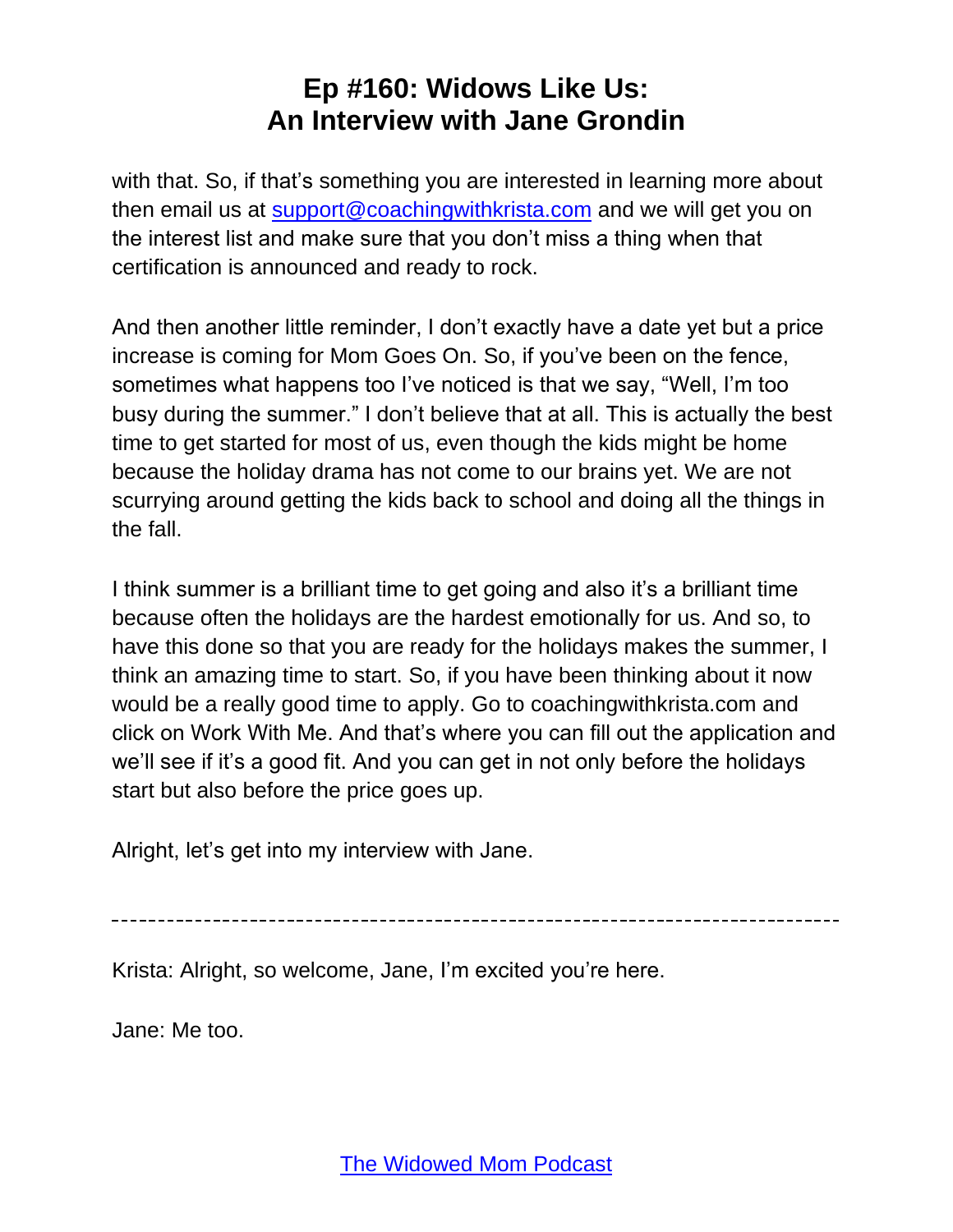Krista: It feels like forever since you graduated the program and also simultaneously yesterday.

Jane: I know, I feel the same. I miss you guys.

Krista: We miss you too. For people who are listening and are not in the program, they don't know this. But inside of our program we use a Slack channel for our online community. And I always encourage people who once they've graduated to keep coming in and posting victories. And so, it's been really nice to see some of your victories lately.

Jane: Thank you. And I have another one, I was just, when I was waiting for you, I have another one ready to post from last week.

Krista: Yeah, okay. Well, maybe you can tell us about it in the interview today, well, we'll see. We'll see if it unfolds, okay. So, okay, I want to just give you the opportunity to introduce yourself, tell us a little about who you are, how you became a widow, all of that sort of stuff.

Jane: Sure. So, my name is Jane. And I am 65 years old now. I was 22 when I met my husband and I was 23 when we got married. So, we were together and then he died almost five years ago. I was 60 years old when he died. So, we were together for almost 38 years. And we have two grown sons. And we were just starting – we had just reached that point in our lives where we were starting to look forward to having some more time together, a little more free time. He wasn't really looking at retiring. I mean that wasn't really part of – he loved working.

But we were definitely able to take more time off and we were looking forward to doing some traveling and stuff. And then just one night while we were asleep he died without any warning or expectation. It was very out of the blue and I was just absolutely devastated. It was really, really, really, he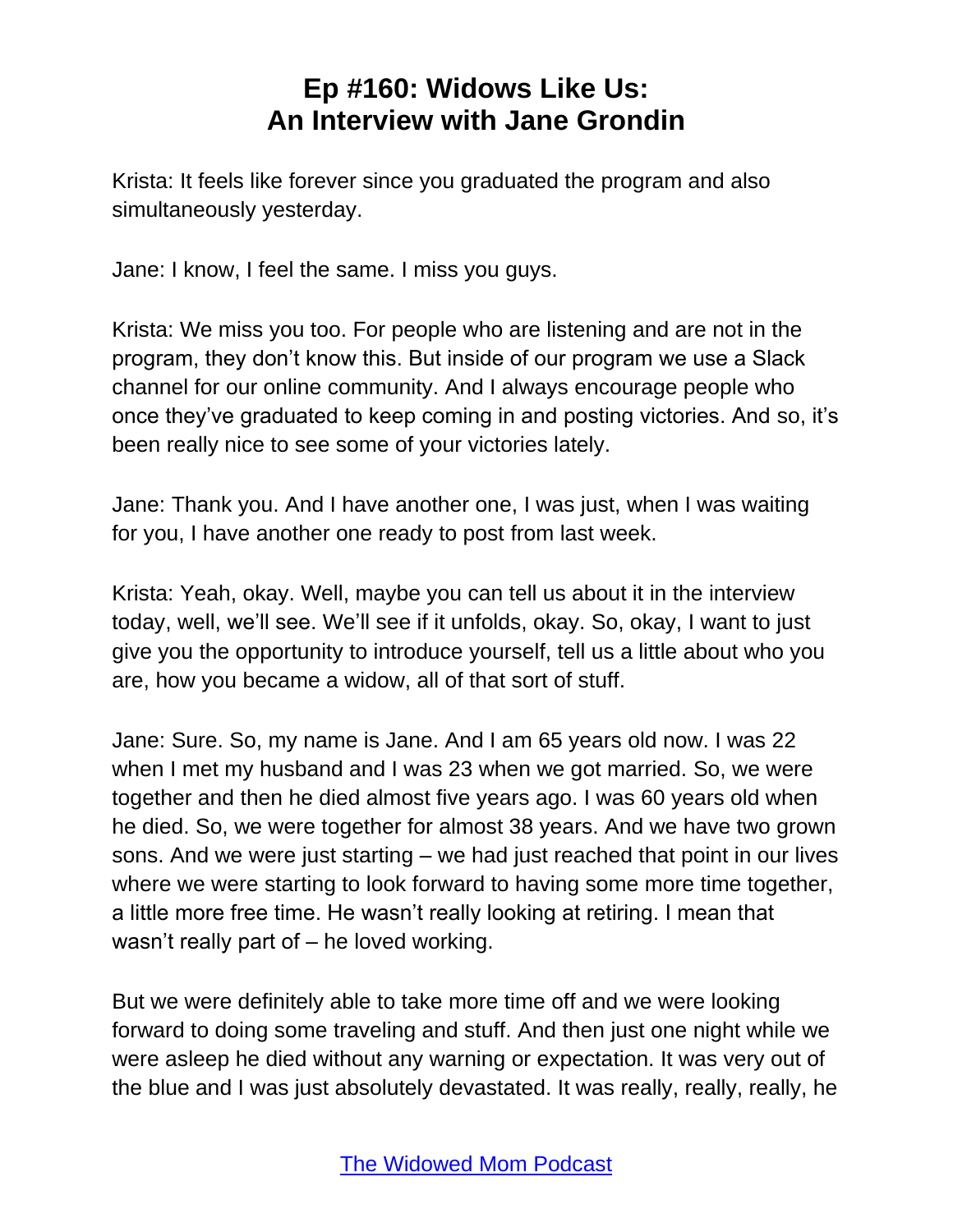was my best friend for sure. So, it was really very rough on me when that happened.

Krista: Yeah. It's such a challenging – I mean there's like different intersections that I think make it more challenging. So not to say it's any less challenging if you weren't with them for 38 years because it still has its challenges. But being with someone so long, having that convergence of the empty nester thing where you're already kind of trying to figure out who you are when you've probably identified for so long as a mom. And then this vision of what life is going to be like when it's just going to be the two of you. And then having that kind of ripped away.

Jane: Yeah. And having – I don't know what's more difficult, I mean having been in this group with all these other moms, you've seen all the various ways that these women have lost their husbands and some of them through long illnesses, and some of them, just almost every imaginable way. And I don't know what's more difficult. But I can say as you know that losing someone, you go to bed one night and you've had a completely normal day and then the next day your life has just completely blown up. It's very surreal, very disorienting, very hard to get used to that.

Krista: Yeah. So, what were those early days like for you?

Jane: They were really terrible. I mean I was able to function and I mean fortunately and unfortunately our younger son was home visiting us at the time. So, he was with me when this all happened. I was very sorry that he had to go through the whole drama of the paramedics there and just all of that. But I'm really thankful that I wasn't alone. And we, you know, my husband's family, especially which is where we were living at the time, they're all local. We all really rallied and they really helped me in those early days put the service together and just get all of that stuff done.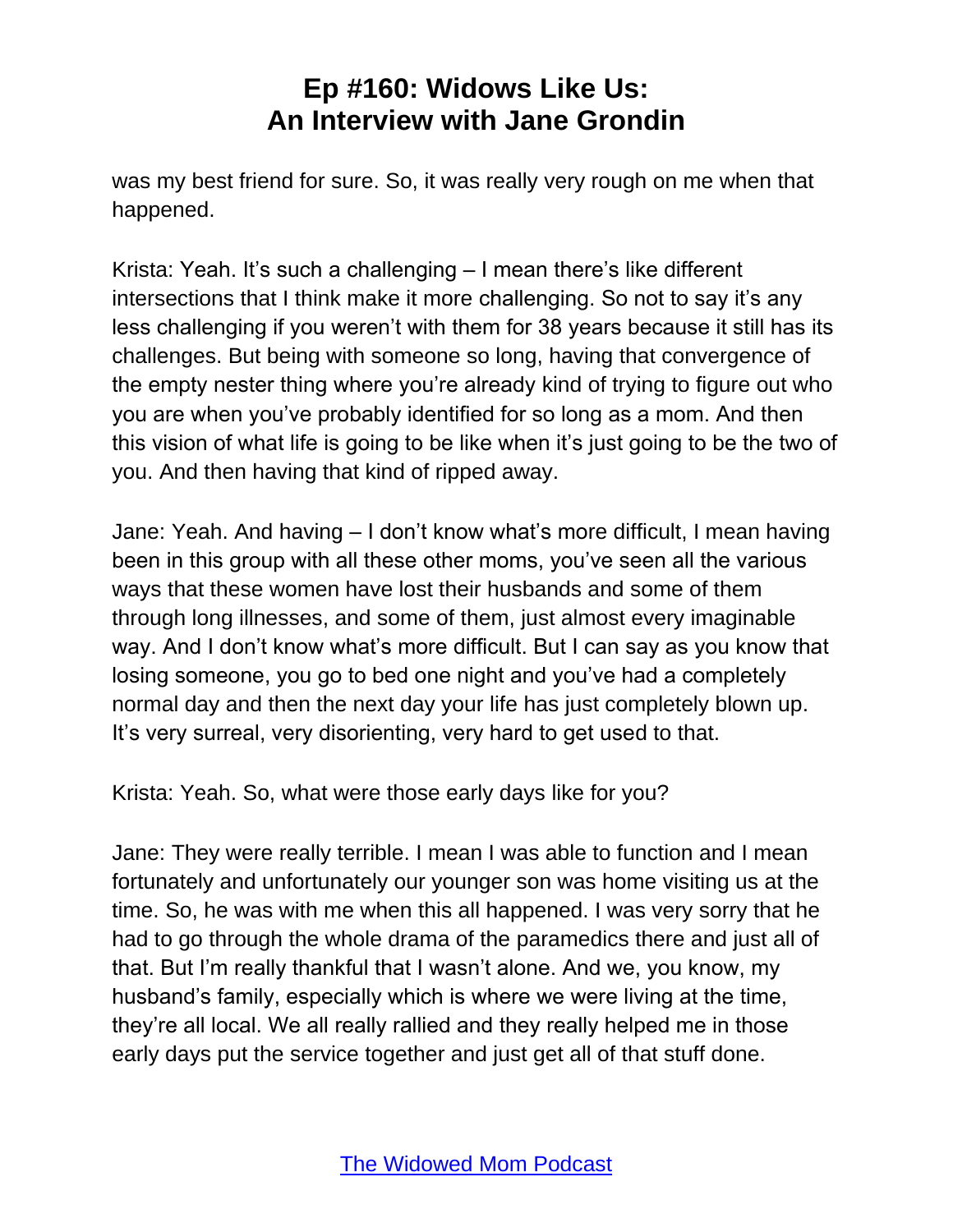And then my kids, we were living on the East Coast and they're on the West Coast. And they kind of thank God, my kids are amazing, they worked it out where they could kind of spell each other and be with me for the most of those first few months. And so, we kind of made a plan. Right away I decided that within those first couple of months I decided I was going to sell our home there in New Hampshire and then move out to the West Coast to be close to them.

Krista: Was that decision hard for you to make?

Jane: I mean my husband and I had been spending more and more time out there. We also have a few, you know, we have some investment property out here with some friends. And so, we had been taking more and more time away from the East Coast so that we could be with our kids. And so, we was a little bit heading in that direction already. And we were also thinking of downsizing because we have a large home and it was just the two of us. And we wanted to make our lifestyle a little more simple.

But his father was still living and we were not making any big changes about until he passed away, which he did last year. He outlived his son, so we had sort of just, you know, we were kind of in a holding pattern. So, it wasn't super hard to make that decision. I mean I did worry a little bit about, I had heard that in the first year, don't make any major decisions. And that was a pretty major decision. But it just seemed like the right thing to do and I didn't really overthink it. I just decided, that's what I'm going to do. If it turns out it's the wrong decision and I really hate it I can always make a new one.

Krista: Yeah, you can always move back. Yeah.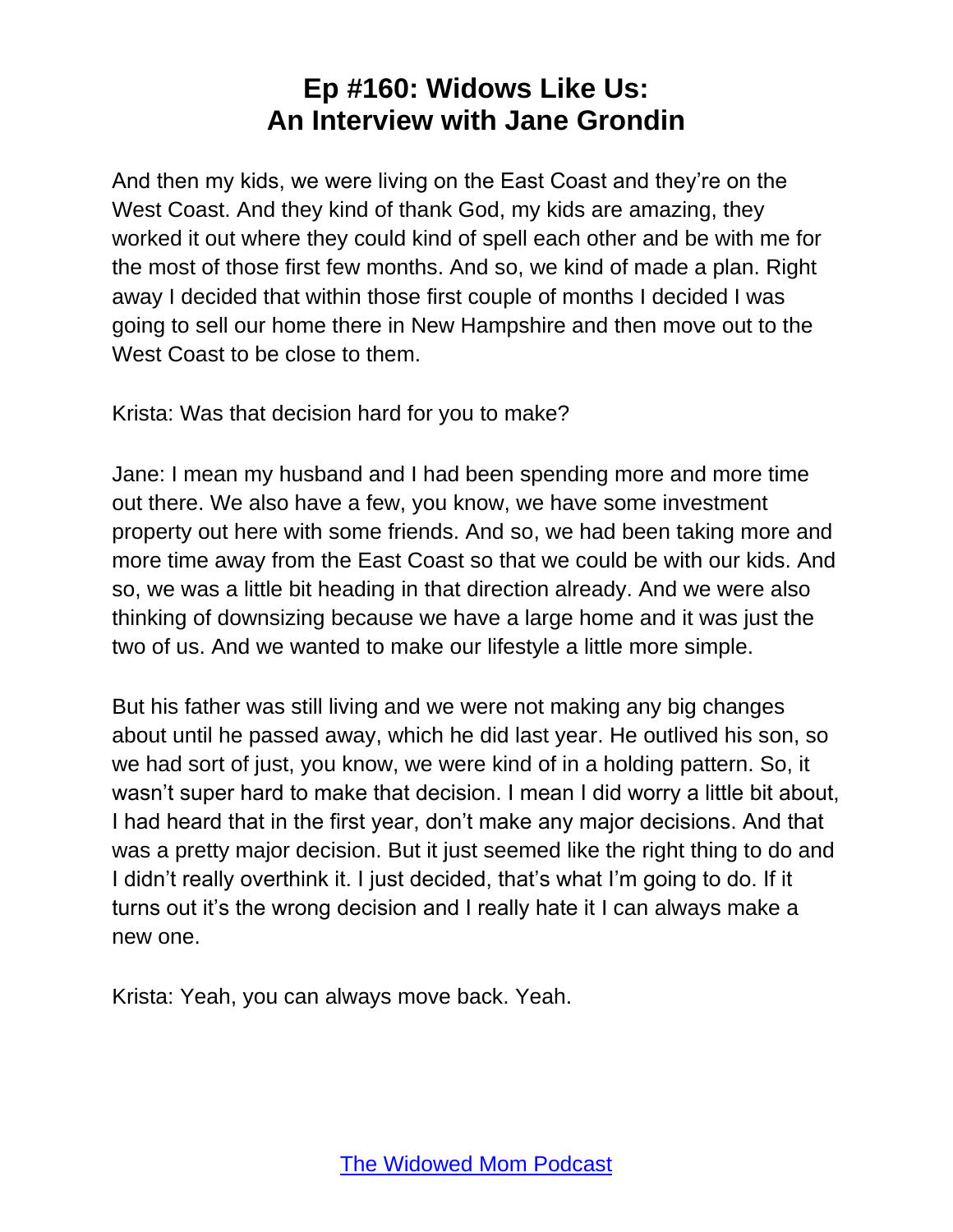Jane: Yeah. So, I didn't worry about it overly much. And I'm still getting used to the West Coast here. And I do go back and forth a bit. But I'm happy that I'm here. I mean I feel like I'm getting grounded here now.

Krista: Yeah. So, knowing what you know now, if you could go back and give yourself some advice, share your own wisdom with yourself back in those maybe earlier more difficult days of grief, what kind of wisdom would you offer yourself?

Jane: I've thought a lot about that. Yeah, I knew you were going to ask me that question and I've thought a lot about it. And I think that I had never been through. I had experienced some losses. My father died about 12 years ago and I lost a childhood friend when I was actually a little girl. So, I had been through some stuff before. But this was for sure the biggest lost that I was having to experience. And so, I was pretty – I was kind of a novice in how to navigate it. And I don't think in hindsight, I know that our culture in particular does not really do grief very well.

People seem to be very uncomfortable with it. They don't want to talk about it. They want you just to go back to being, you know, they just want everything to go back the way that it was before which as you know will never happen to us. So, I would say, I would tell myself that my own unique experience of grief is perfectly fine, that I can take as long as I need, as long as I want, it's my own timeline. It's not a linear thing.

There's going to be forward progress and then you're going to slide backwards for a while and you're going to move ahead again and then you're going to feel terrible again. It's just, that's going to be the way of it. And I would also tell myself that it's okay that other people don't really get it, that that does not mean, that has a lot more to do with them than it does with you. And that you just need to have your own certainty that what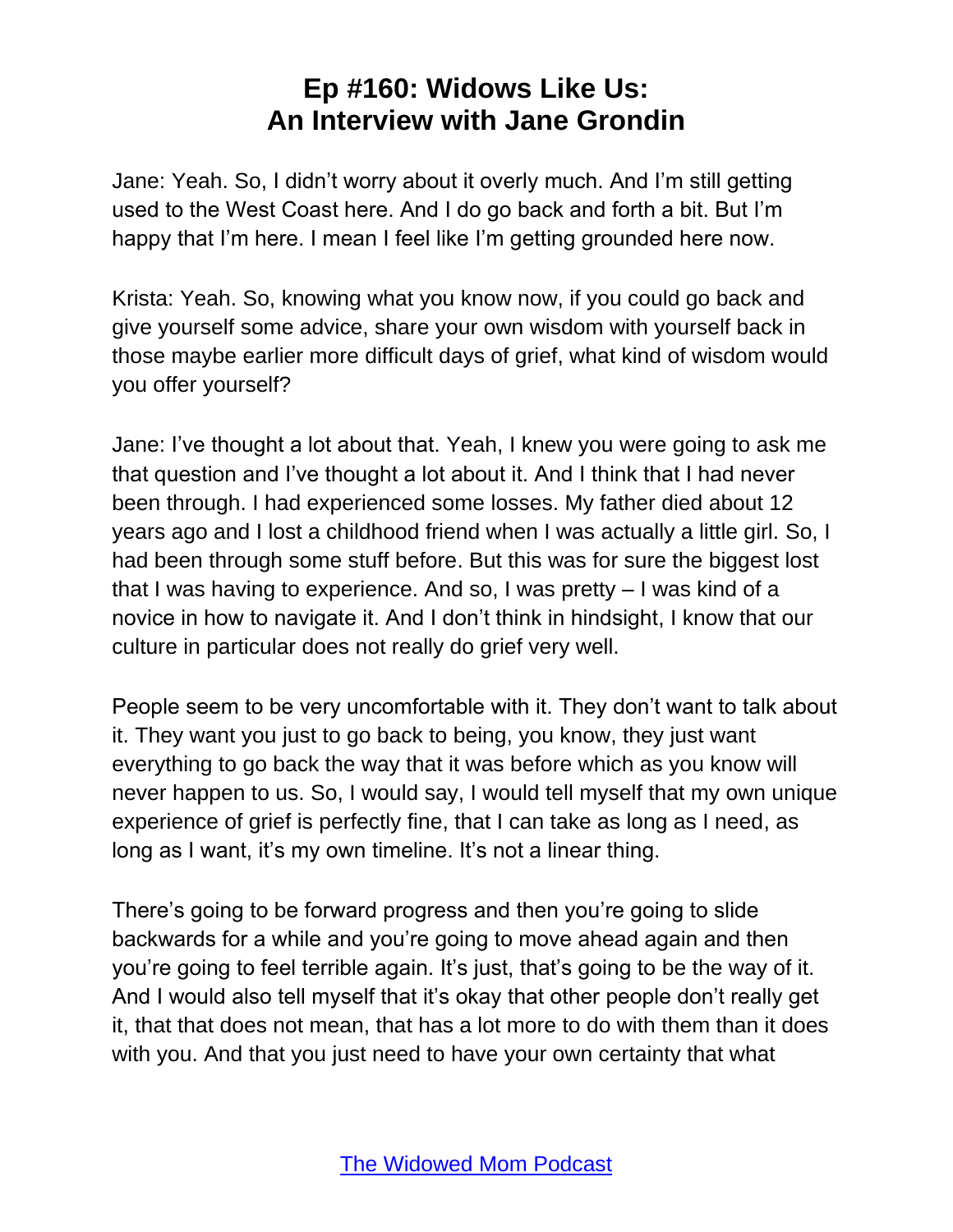you're doing is fine. And you don't need anyone else's agreement or understanding. Even though that adds to your loneliness for sure.

Krista: Yeah. But there's so much gold in what you just said. If we can let other people have their opinions, even when they're different from ours about the choices that we're making, or what grief is or isn't like. We would save ourselves so much suffering.

Jane: How we should be feeling. I can't tell you how many friends were just so anxious to have me be happy again.

Krista: How did you know, how was that showing up?

Jane: They would say that to me.

Krista: They were just telling you, "Be happy again?"

Jane: They were just telling me. And I had someone, I had a very good friend tell me, oh, gosh, maybe six or seven months in, "Alan would want me to be happy again." That really, that actually really angered me. And I just let her know, "Well, I think he would still be pretty upset. I mean I would be upset if he were not still upset if this had happened to him."

Krista: It's just to your point earlier about we're not very good at grief in this culture. We're also just not very good at feelings. And if we don't have the capacity to be okay when our friends are not okay then we start trying to fix them. We start trying to make them feel better. And I think we do it with best of intentions because we just genuinely don't understand that where they are is okay. It is not a problem to feel sad, or lonely, or grief, but we just don't have the capacity or the practice of being with people in that.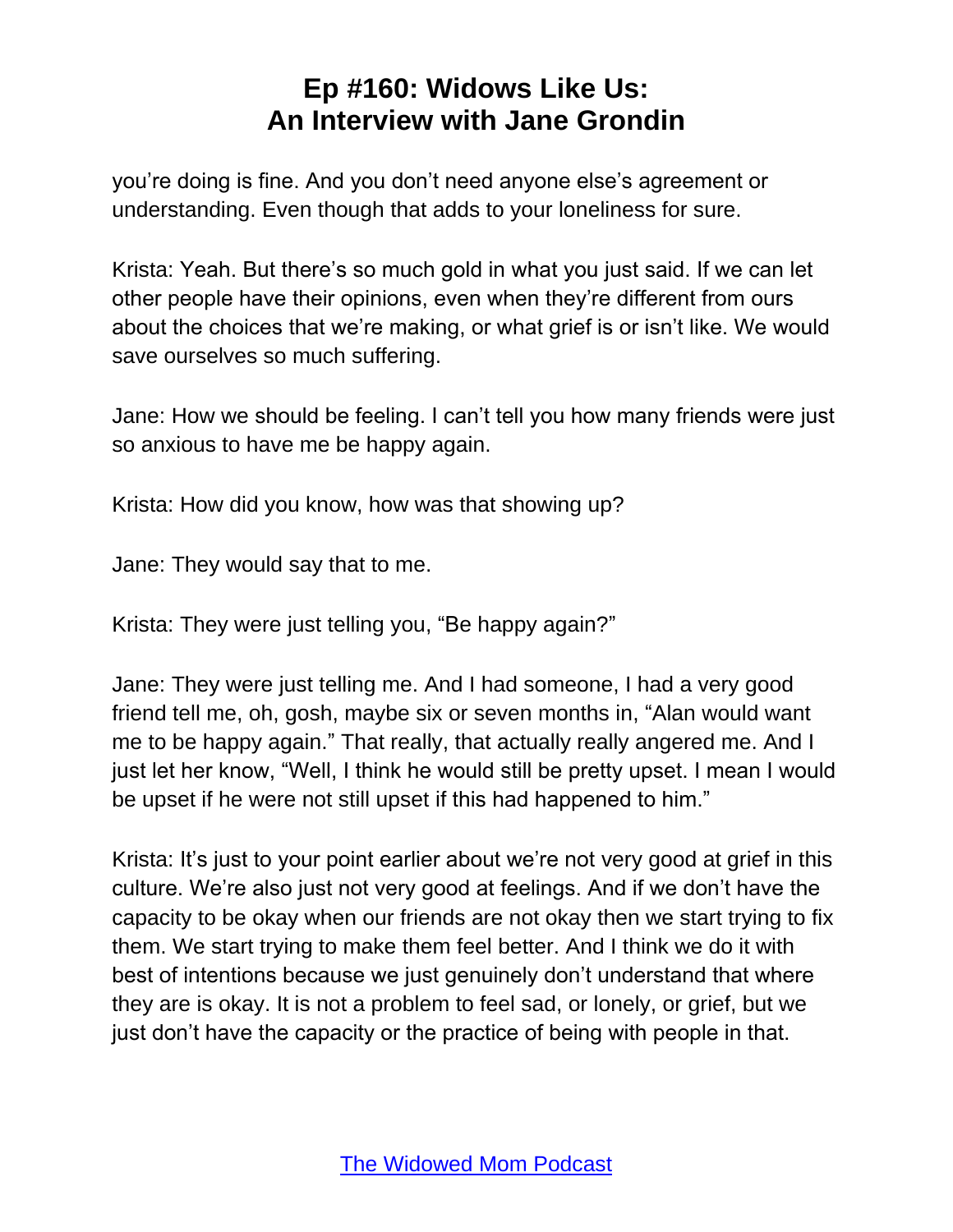Jane: No. And that was very unsettling for me. But I'm okay with it now because I really understand. And I do have a couple of my best friends who were just fantastic. They were very comfortable just sitting with me and not trying to fix it.

Krista: Totally unrelated but yet also related. I was watching on the news about the Uvalde, Texas school shooting, and the people who were taking service dogs down. And one of the women interviewed said, "We don't really say much." Did you hear that interview? Yeah, she's like, "We don't really say much."

Jane: Well, I actually, I listen to a lot of podcasts and I heard a Fresh Air podcast with a woman who – maybe it was This American Life. I can't remember now but it's a woman who is  $-$  it's a couple that lost a child in the Sandy Hook shootings. And this is what they do now, this is their mission, is they go out, they go in all of these mass shootings, they show up and they just offer themselves to sit with these people in their grief.

Krista: Yeah. And none of them, what I took from that was just so refreshing to me, that they just get it. Their job isn't to change or cheer up, your loved one would want you to be happy. None of that minimizing stuff but just to be with. Just to be with. Yeah, I saw another one from a couple of women who were students in Columbine that also do the same thing. And they said, "We really remember the people who came for us and so that's what we do too." And they were just there holding space for people which is so different than, Alan would want you to be happy.

Jane: I know.

Krista: Yeah. So, tell me about, where were you when you found me? How did you find Mom Goes On and all of that?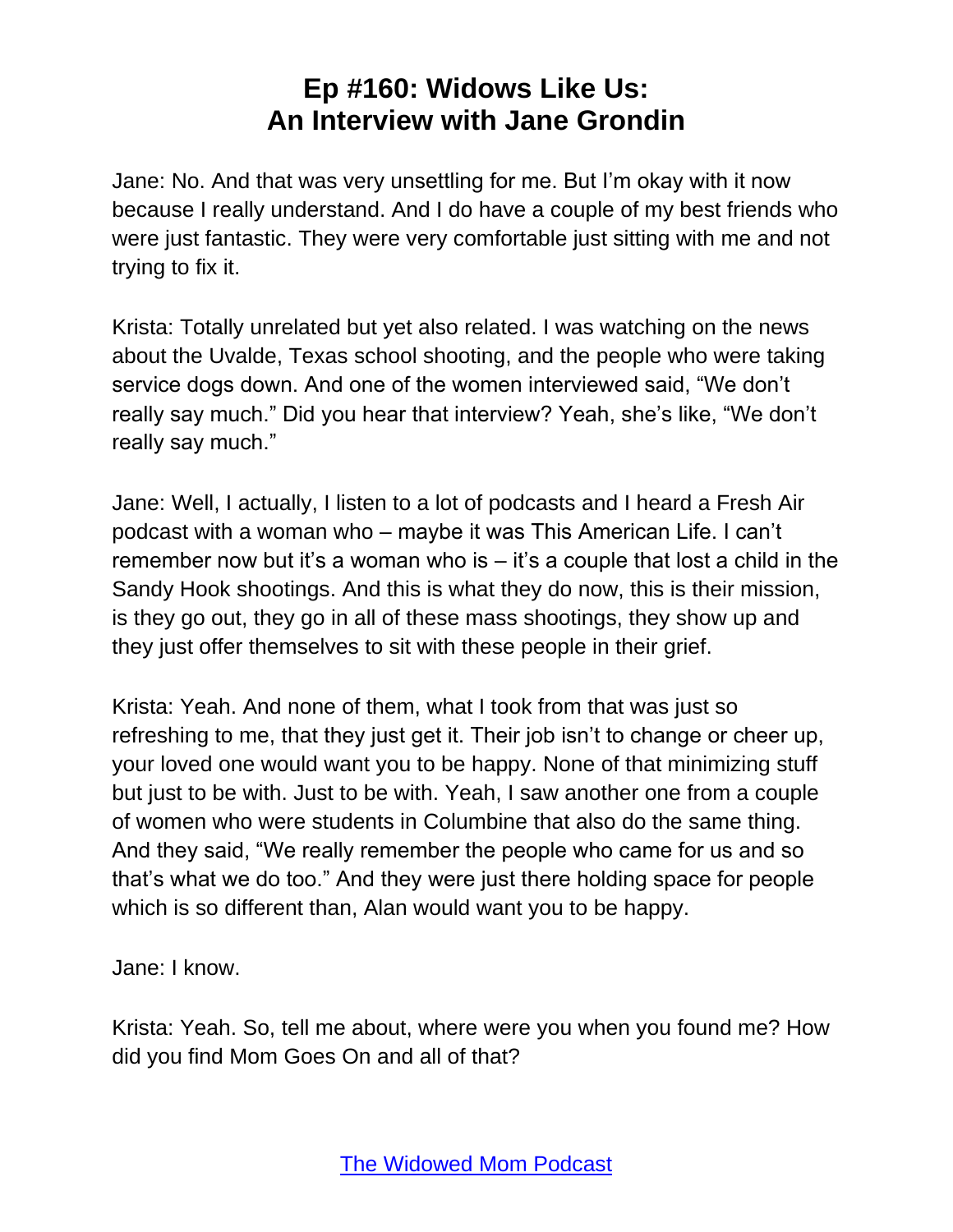Jane: Okay. Well, so I was maybe about four years out and one of Alan's cousins who was very sweet was telling me, her friend had lost her husband a couple of years ago. And she had discovered this whole life coaching program. And so, she had created – she became a life coach and she's doing actually what you're doing.

Krista: I love it.

Jane: She's coaching other widows. So, I got her name, I went to her website. I kind of was like, "I don't know." I found out through her website who her mentor was. And I found some of her podcasts. And I started listening to those. And I liked them okay but I didn't totally resonate with this woman. She was a little airy fairy for me. But now that I knew about this whole world I just did a search and I found you and I started listening.

Krista: Oh, fascinating.

Jane: Yeah, I started listening to your podcast. And your podcast I absolutely loved. And so, I started at the beginning and I was just listening. This was during the pandemic even still. So, I was out in my neighborhood walking all the time. And sometimes I would actually take notes. When I started listening to a few of yours I was like, "I need to take some notes on this because she's giving us a lot of stuff to do." A big part of your program is the now feelings, feeling your feelings.

And I've actually really always been pretty good at that. I've been a songwriter since I was about 16 years old. So, I've had a lot of practice being pretty raw, and examining my feelings through song, and writing, and performing, singing for others about this. So that was something where I was like, "Okay, well, I think I'm pretty good at that already. That's good." But the one thing that I was really struggling with was anxiety. My husband, we were each other's confidants and our sounding boards.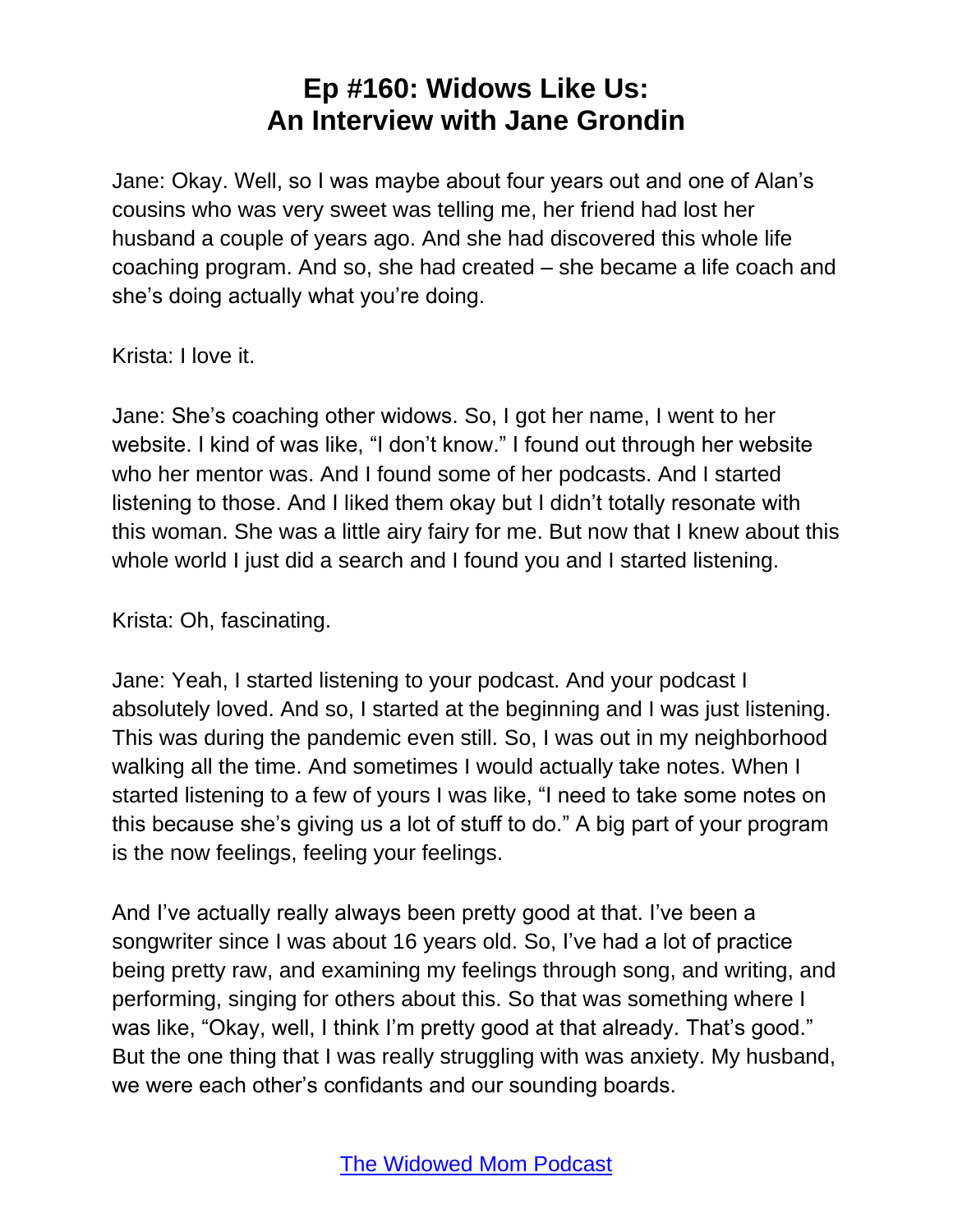And to lose that suddenly and having to make all the decisions alone about things and about stuff that I didn't even know about, that was very anxiety inducing for me. Whereas before I'd always felt so safe. I had never really particularly struggled with anxiety. So, when I listened to, there were two episodes that really grabbed me. One of them was, I'll just stay on topic, it was the, when we don't know the how before doing. And the how is only going to be revealed to us through action. And then you went over the four C's.

Krista: Imperfect action until, maybe.

Jane: Imperfect action until, and then the four C's was the one that really grabbed me, the commit, courage, capability and then you develop the confidence. I had been sort of stalled because I didn't have the confidence to go into these new unchartered waters. So, when I listened to that one I was like, "Oh, wow, this is exactly what I need to hear." But I still didn't call you. And the other one that really grabbed me was, for those who love us. That's the one where I was like, "Wow, she really gets it. She really understands."

I had actually written a song about seven or eight months in and it's called No One Knows Me Anymore. And it was just on that subject of I am forever changed, I'm not the same person and I never will be. And no one gets that. They don't really know me anymore. And when I heard that episode I just was like, "Wow. She's a stranger and she knows me."

Krista: And she knows me and I've gotten a lot of feedback on that episode and I genuinely just hoped people will – not only I wanted the listeners to feel understood. But I wanted to give them a way to give other people a resource that would help their loved ones understand a little bit more about what you really can't understand until you go through it. And even when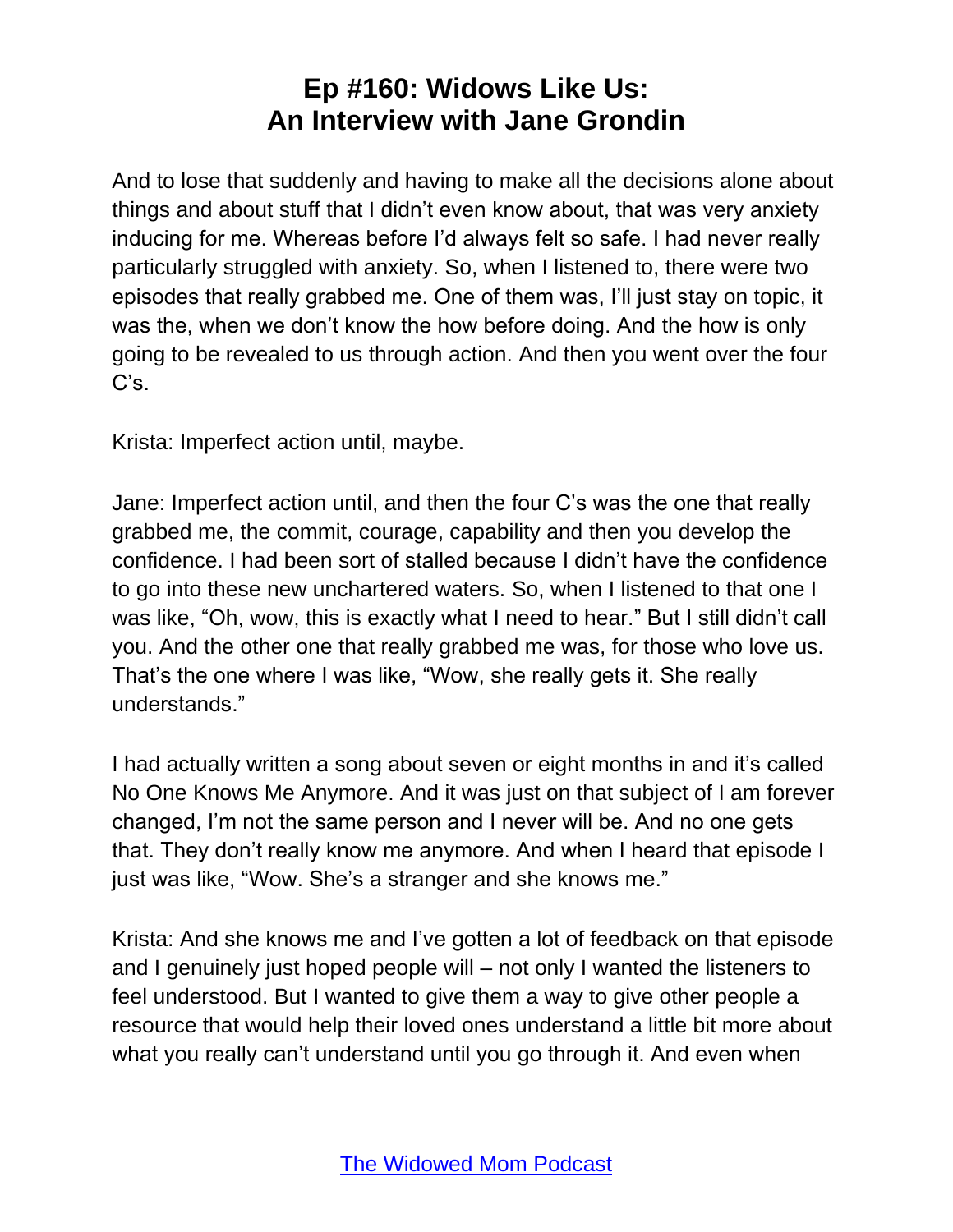you go through it you don't exactly understand what it's like for another person even then. But I'm glad that resonated with you.

Jane: Totally. And I did send it to a few friends and asked them to listen to it. But that's when I called you. That's when I reached out to you. And I was like, "Okay, tell me more about this program."

Krista: Yeah, I love it. Okay, so then what were kind of some of your big takeaways from doing the program and what did you get out of it?

Jane: So that one that I said, the steps to learn how to get into action on things that you don't really know that much about. That was really valuable for me. The gap versus gain was very, very valuable because when you get thrown into this you have so much of your attention on all that you've lost. And it just honestly feels like – I mean you say this a lot, that you don't want anyone to settle for the idea that your best days are behind you now. And I'm honestly not, I can't say, Krista, that I'm 100% yay, but I'm getting there.

And my future is not ever going to be the same but it doesn't mean that it doesn't have to be something that I can't really love. So many months ago, I started keeping, on your suggestion, I have a little journal, in fact I was just writing in it while I was waiting for you. The three wins every day and then what are three that I want to experience tomorrow. And then I started adding to that. Every week I sit down and I kind of plan my next week ahead. And so, I started incorporating in the same book, I write down five achievements.

I just look back over what were five things that I achieved this week. And I make myself put down five even if it's a tiny, little, teeny, tiny, little achievement. And then I set five new goals for the coming week. And then every once in a while in that same book I write a letter to my husband. And I just do this pretty much every day. I miss a day here and there. And then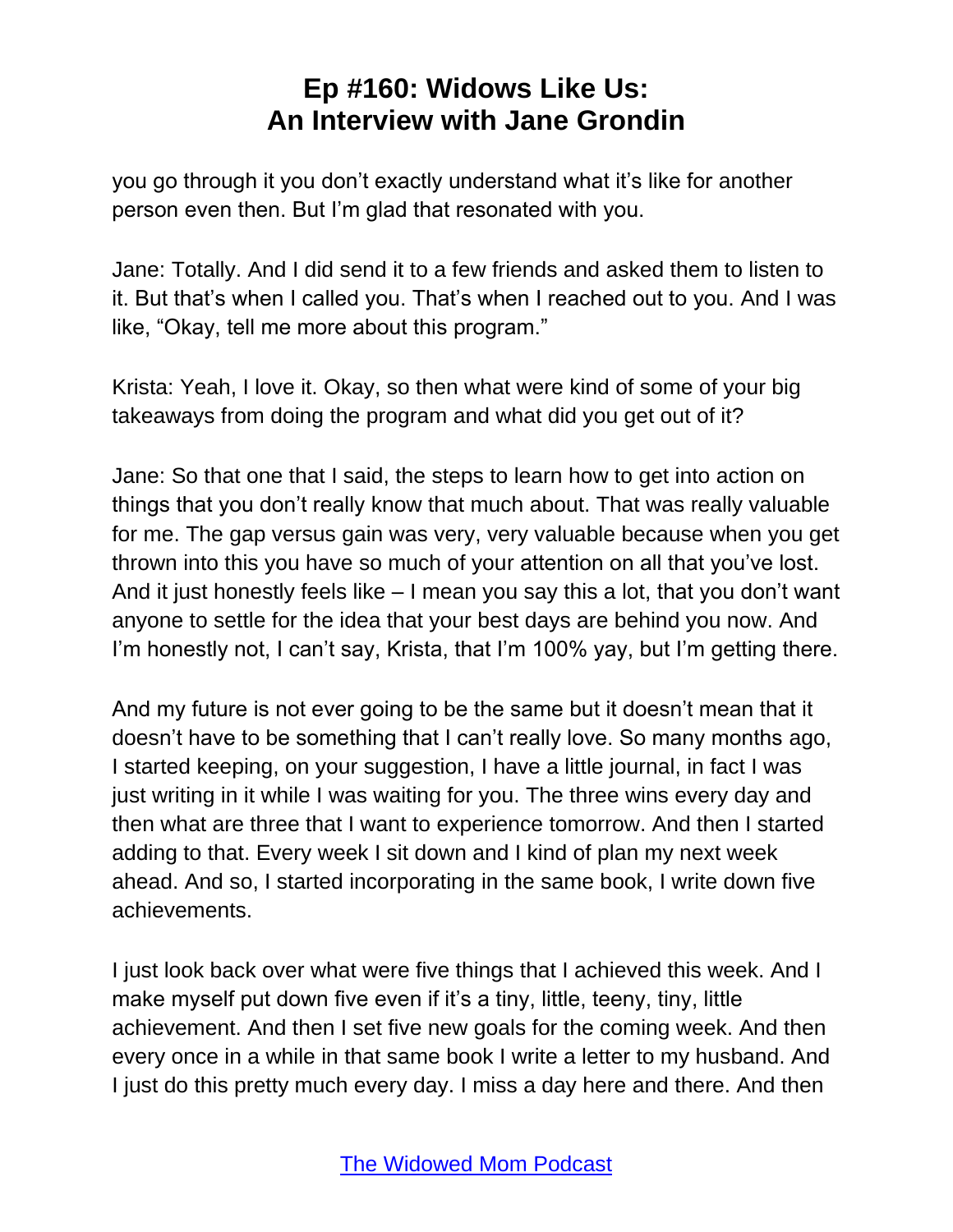it's great to look back through that once in a while and kind of read through. You kind of go like, "Wow, yay me."

Krista: Yeah. For those who aren't familiar, and we'll link to these episodes that you're mentioning in the show notes so people can find them easily. But we do have a brain that is focused for survival purposes on really bringing to our attention what is negative, what is scary. And so, if we aren't purposefully trying to find what we want to see, the gain, our brain will focus on the gap. And so, what Jane's talking about is we did a monthly challenge where everyday people who wanted to participate focused on the gain.

So, three things, what are three gains that I saw in my life today and what are three anticipated gains, victories that could potentially happen to me tomorrow. Not because it's all about ignoring anything that's bad or scary. But because we have a brain that's preprogrammed to focus on the bad and scary things. And if we want it to focus on the stuff that we actually want to see more of, we've got to train it to do that, so yeah. I'm glad that you took that exercise to heart and kept going.

Jane: And my husband was really honestly, he was kind of naturally that way. He worded it a little bit differently. He was someone who really liked to recognize all the rightness's in others rather than focusing on their imperfections. And he was a great dad. And that was really kind of – parenting is sort of this balance between bringing out the best in your children. But you also have to correct them at times. But he was really good at that. So that was very, very helpful for me that gap versus the gain.

And then just the soft coaching model is the other tool that is so, so, so, so helpful because – I don't know if you want to take a minute to explain it. But just getting that perspective of the things that happen to you in life like the death of your husband for example, is not something you can change. You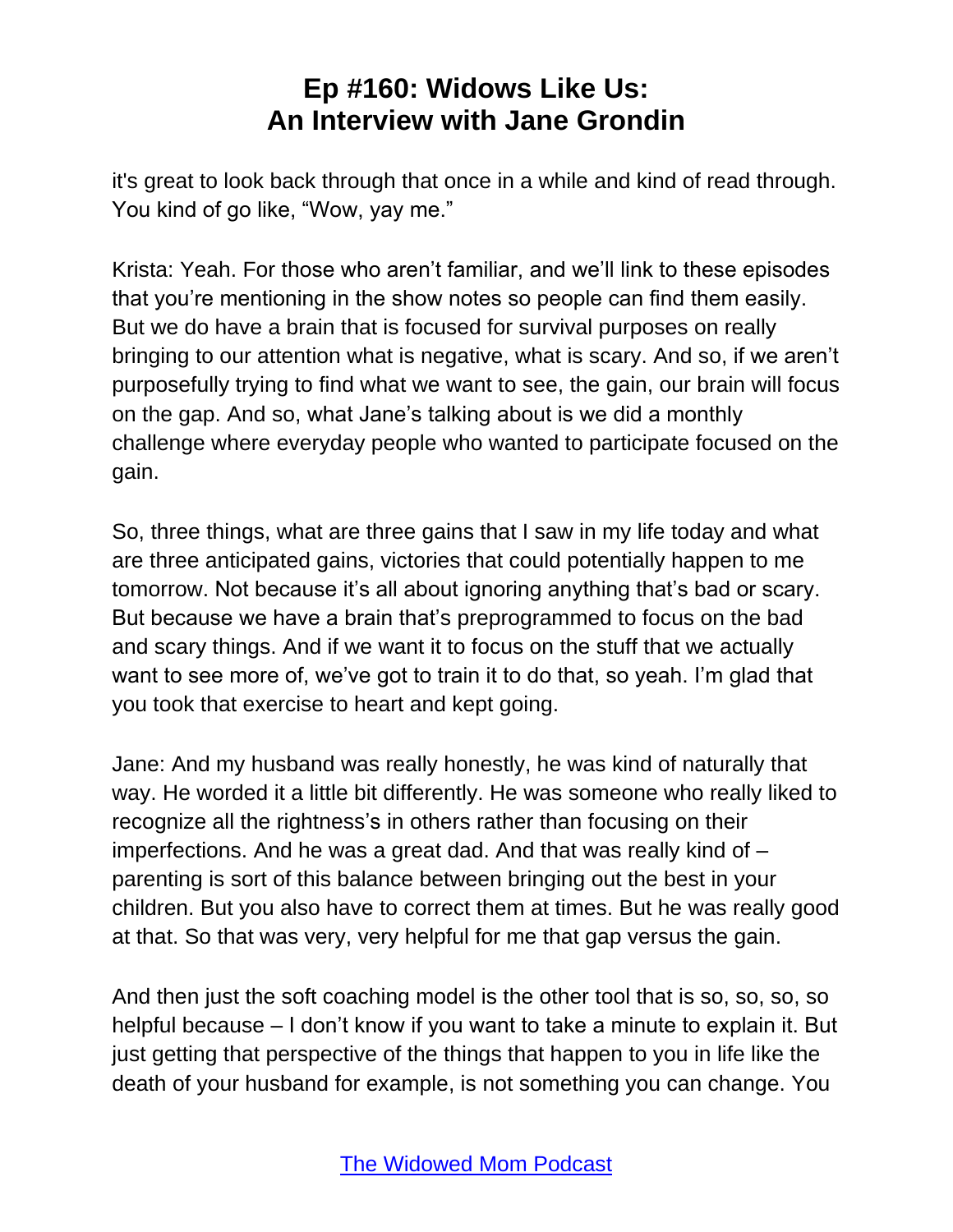can't go back in time as much as you want to, and manufacture any other circumstance about that. So now you have that circumstance and so now going forward you have to decide how you want to think about that and how you want to feel about that.

And then what is that feeling, what actions is that feeling going to drive? And what's the result that you're going to get? And sometimes I do want to feel sad about it and I let myself feel sad and just roll with it.

Krista: How does using that tool help you?

Jane: Well, it gets me out of the mindset that anyone else is responsible for how I'm doing and how I'm thinking and feeling. Because when I'm thinking that my thoughts are ruled by this other thing over here that's already happened or that someone is saying, or that someone is doing, I can't do anything about that. That's not anything that I can change. And that just does not feel good to be in a situation where you're now susceptible to not steering your own ship. So, it just kind of gives you the tools to really put yourself back in the driver's seat.

And if you're really struggling with something it allows you the opportunity to get it all out on paper and kind of step back from it a little bit and figure it out. You can work these models backwards too so that you start with this is the result that I want.

Krista: Sometimes in the early days when I'm teaching people that tool it feels a bit to me, I joke about it, but it's just how it feels to me, it's Karate Kid the movie. Where Daniel's son is just learning a lot of wax on wax off. But he doesn't really understand how it all connects. And I'm always telling people, "Just stay with me, trust me." It does seem weird and foreign when we're learning it but at some point a light is going to go on for you.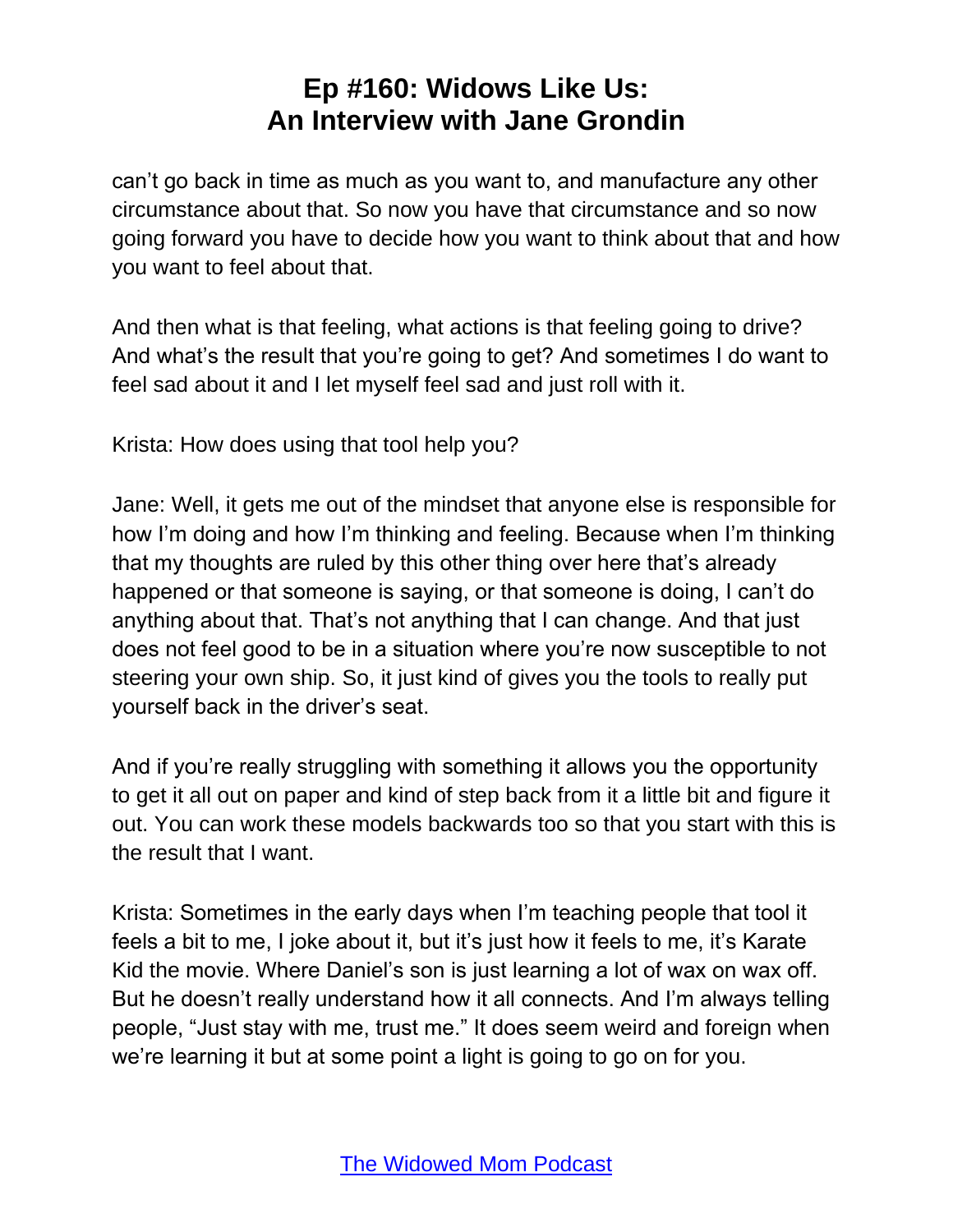And if you actually practice this tool, by the end of six months then you're going to know and you're going to understand it. And you're going to be able to help yourself when I'm not around anymore. And using it, we're not creating a dependency on the coach. We're actually empowering the client and that's such a better long term solution. So, I love hearing that you love the tool.

Jane: I love it. I love it. And it also has helped me better confront some issues with other people. Because relationships are tricky and people, I do and say things all the time that I regret. People do that all the time and it's kind of like it gives you the ability to like, "Well, you know what, I don't really like that person handling me this way. So, I'm either going to have to be willing to experience it or not have this relationship anymore or do something about it."

And so, it's sort of gotten up my, and then it gives me the time and space if I decide that I want to do something about it. Then I can really come up with a plan and rather than just reacting out of anger, or upset, or whatever, I'm like, "Okay, here's how I want to go about it." And then it ends up being so much more effective.

Krista: I love it. Yeah, it seems like a lot of the coaching that we did with you or that a lot of your coaching requests to me were relationship oriented.

Jane: Yes. And that's the other thing about this, everything that we've learned in your program, it's of course very applicable to what we're going through as widows and the grief experience in losing our husbands and losing our person. And all that stuff that we now have to do everything ourselves, all the things. But it's so applicable to anything in life. It's not confined to just that subject, anything that you're having trouble with.

Krista: Did that surprise you?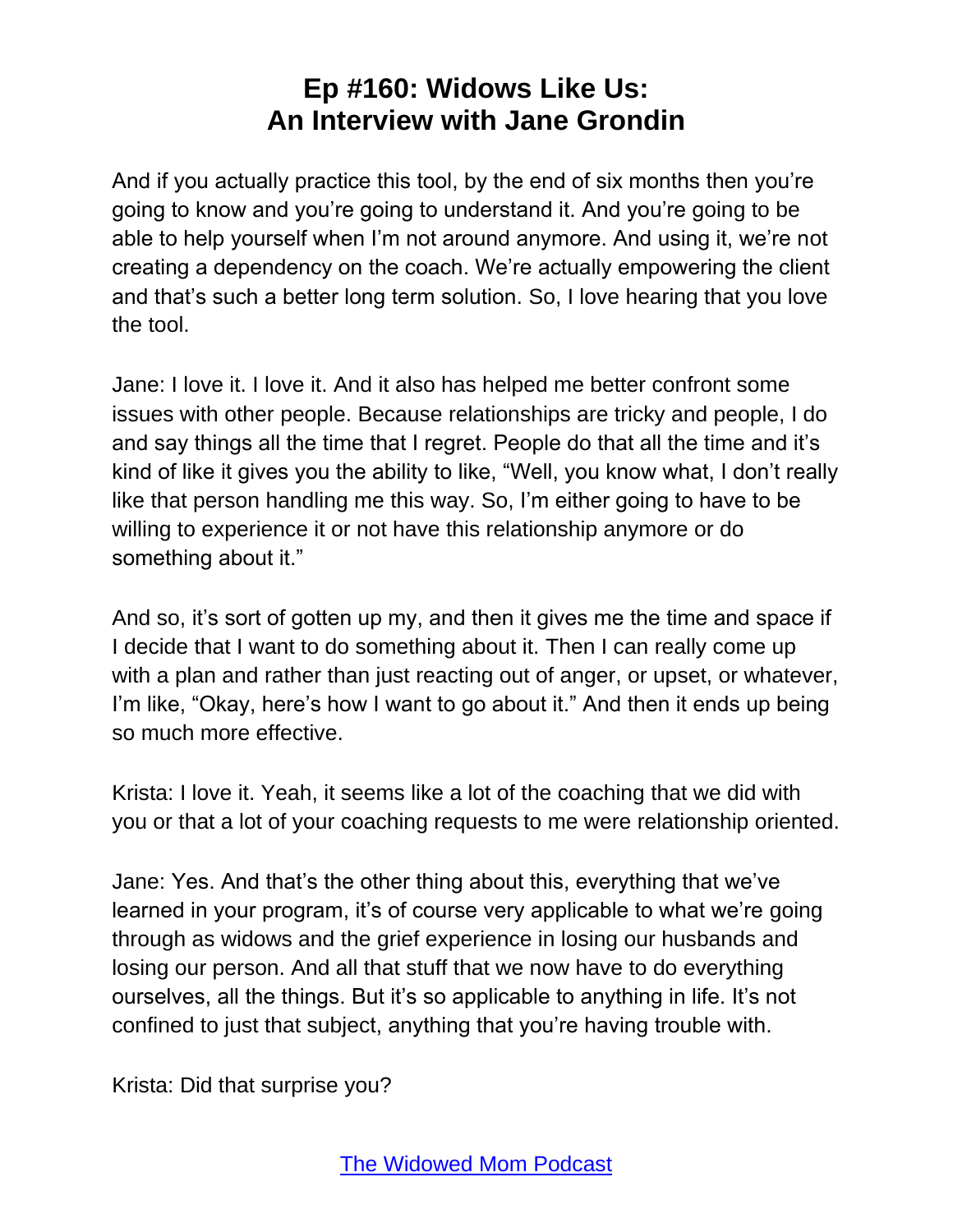Jane: Yeah. It wasn't something I expected. I mean I didn't really know what, I mean, well, I mean I'd listened to enough podcasts by the time I came in where I had an idea of what you were going to be teaching us. But, no, I was pretty tunnel vision on the grief experience.

Krista: What did you hope to get out of the program? When you say you were tunneled in on the grief experience, what were you hoping would shift for you? And how did that compare to what actually shifted?

Jane: I was hoping that I could deal with my anxiety better, which I can. I mean I still don't have everything figured out for sure.

Krista: Me either. If you do figure it all out, please let me know.

Jane: Well, you know what? I don't think I ever will. I think life is an unfolding experience of new things to figure out. So that's the game of life. So, because of that, I'm enjoying life more. I'm able to get through the uncomfortableness of it a little easier. And then I think the other thing that I wanted to get out of it was just to not feel so sad all the time. And so how this program helped me in that regard, well, a couple of ways. Just being able to getting a little bit better at creating my own experiences and emotions through the self-coaching model.

So more causatively choosing how I wanted to feel about something. And then practicing that, it actually takes some practice. And then just getting more comfortable with, okay, I feel sad. Great, let's bring it on. I'm going to really feel sad.

Krista: Yeah. Maybe it's not as much of a problem as my mind is wanting to make it.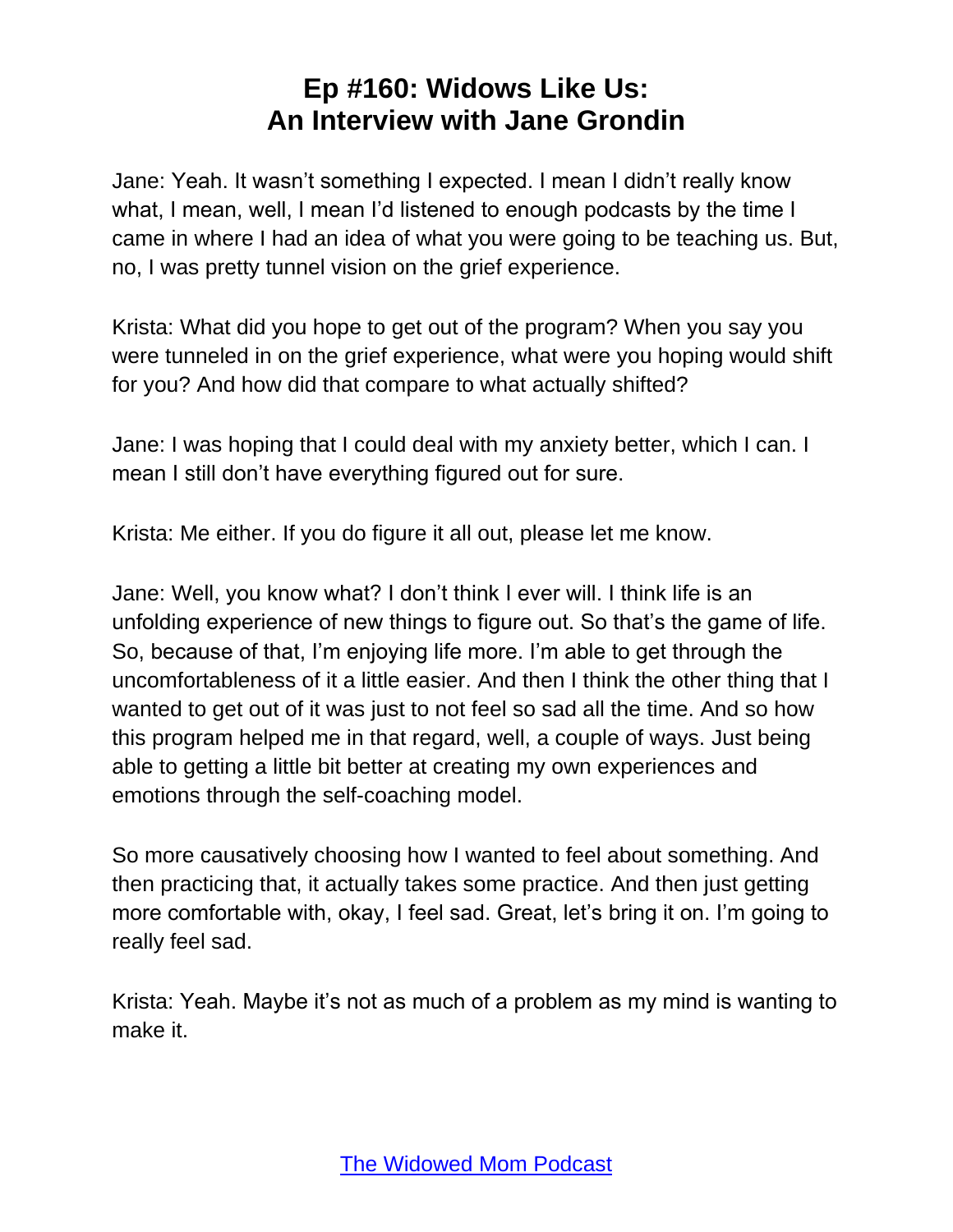Jane: Exactly. Then the other total bonus which I never even thought about was just meeting all these other women. I hadn't done anything like this. I considered joining a grief group early on. And their schedule didn't match mine. And I had pretty much been doing this whole thing solo. So, it was so nice to have this connection with all these other women who are going through everything that I'm going through. That really was just so comforting.

And we've actually, my little new member group, there's about five of us that regularly, about every four to six weeks we have our own little Zoom.

Krista: I love it.

Jane: And just yack.

Krista: I love it. I love it. And that's one of the things that I found too so frustrating for me is just it just felt so isolating. I just couldn't find people who had any similar life experience. And then when you do find it, you're like, "I'm not alone. It's not just me." And all those problems that you think are uniquely yours or flaws that are inherent in you, you see them in other people and it's just so freeing and refreshing.

Jane: It really is, yeah. I mean I would say that most of the other women in the program are younger than me. And sadly, they've lost their husbands earlier in their lives than I did. But I was still, I was only 60 which is not that old. I had no other friends or even family members that had lost their spouses, so I was it.

Krista: Yeah. And that community makes a big difference. I also think it makes a big difference in terms of coaching. So, when I coached so long just one-on-one, it just seemed like I was having so many of the same conversations over, and over, and over. And I can tell someone that it's not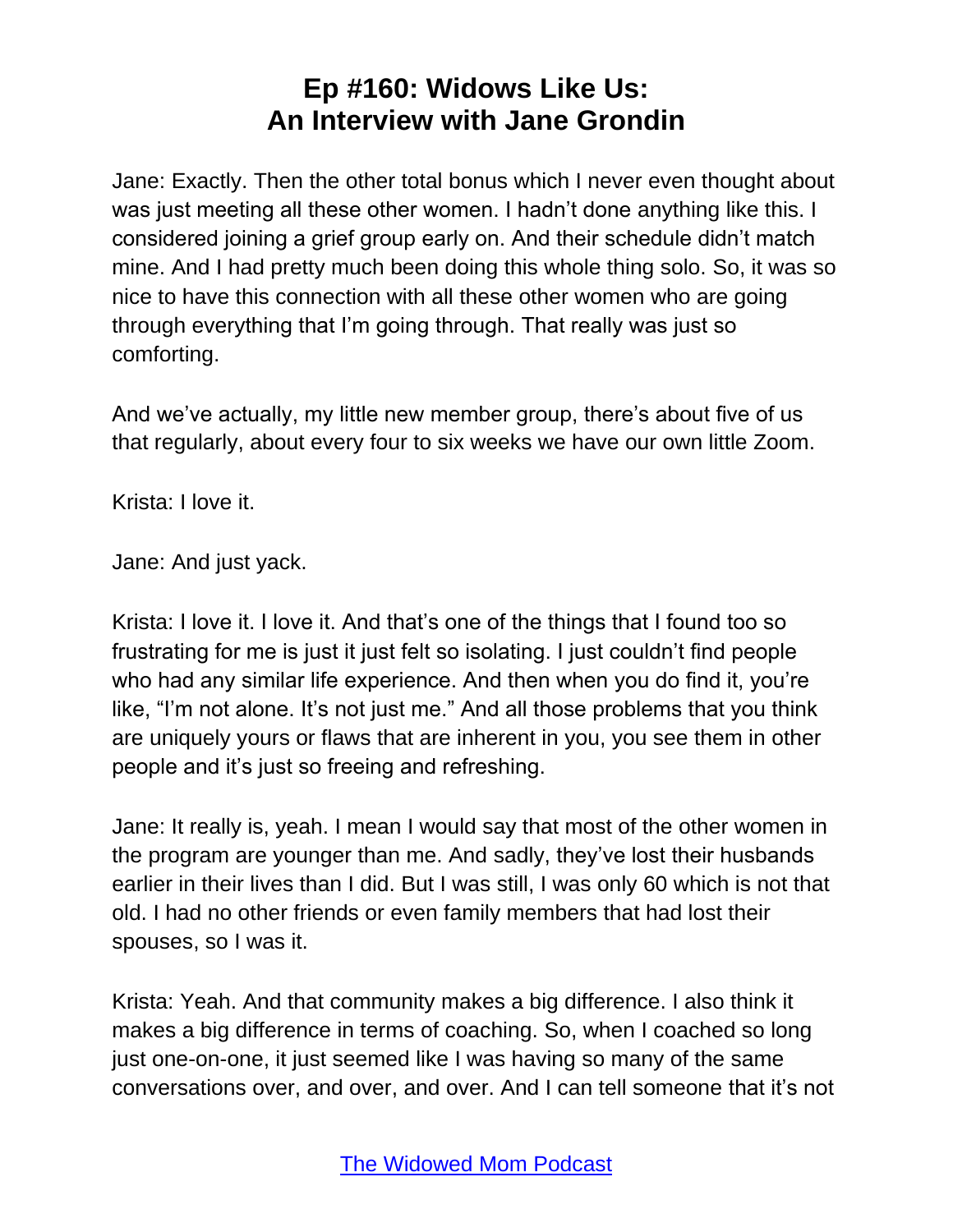just them. And I can tell them this is a common experience in grief. I don't think they believe me until they see someone else on a coaching call make a request to get coached on something that they're struggling with and they see themselves in that person.

And then there's just something about that that is so much more convincing than your coach just telling you, "This is just part of grief." You go, "Oh, no, actually I don't even need coaching anymore because that conversation I just witnessed was everything that I needed to hear. And I feel like I got the help that I needed and also I feel so validated because I see that I wasn't alone."

Jane: Right. And there's another piece to that too, to the group coaching for me anyway. It really raised my feeling of empathy and my sense of responsibility for the wellbeing of others. Do you know what I mean? I mean it's a little bit like…

Krista: And it sounds like in a useful way, not in a burdensome way.

Jane: Right. Part of my reaction was like, oh wow, I mean my experience was actually, I should – I don't know. I don't even know how to say this exactly without sounding kind of like a jerk. But I think I just saw that there are other women who are going through harder things than I'm going through. They have their circumstances of the loss of their person are very tragic.

Krista: It gave you some perspective it sounds like.

Jane: It gave me some perspective and some, a little bit like, pull yourself up by your bootstraps. Stop feeling so sorry for yourself.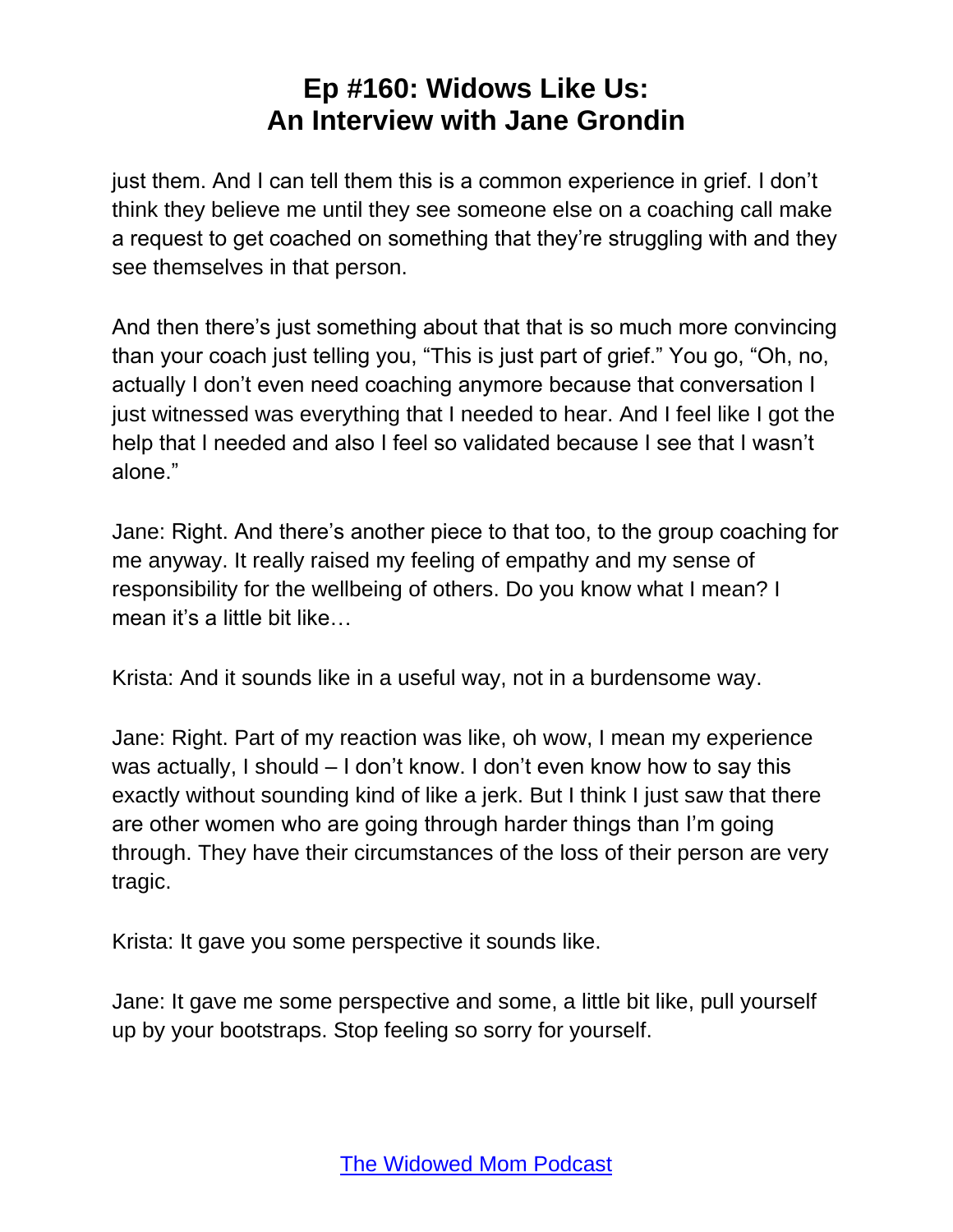Krista: Yeah. And there can be value in that as long as we don't then turn that into a weapon against ourselves or as long as we don't use that as a way to say, "Hey, your pain isn't valid because their circumstances were somehow worse."

Jane: No, I totally agree with you on that. But for me it was valuable to go like, "Okay, get your big girl pants on, girl."

Krista: I used to say that all the time too, "Put your big girl panties on, Krista." Yeah.

Jane: I mean look at what all these women are having to go through. You can do it. So, it was helpful for me. It raised my necessity level to get it together.

Krista: Yeah. What was it actually like being coached compared to maybe what you expected it would be like?

Jane: I loved it. I mean okay, so it was a lot of things. Sometimes it was really fun. Sometimes it was mildly embarrassing. It was uncomfortable sometimes. It made me feel vulnerable. But I'll tell you, I really never ever felt judged, or the space is very safe. I mean you can literally say absolutely anything that you want in that format and with those people. And so, it was really good. It was really – I mean sometimes I felt if I had just been coached, I didn't want to be greedy about the coaching. Anyway, I knew that you had some judgment on that too.

Krista: You know that I'm always saying, "There's no such thing as being greedy. There's no such thing as being coached too much."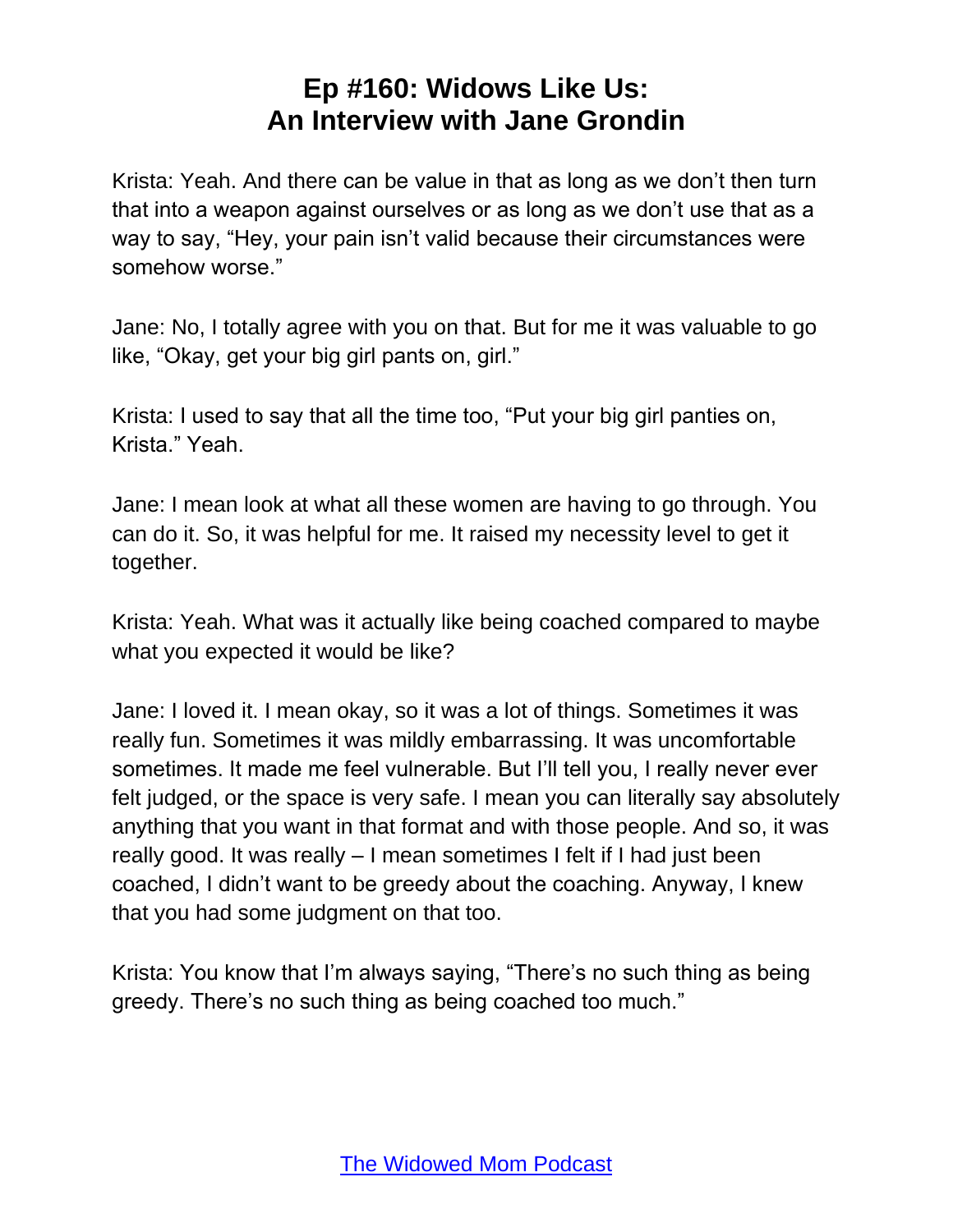Jane: Yeah. So, I signed up for coaching often, even if I didn't even have a particular, well, what am I going to get coached about now? I was like, I don't know, I'll figure it out. I'll come up with something.

Krista: Yeah, you'll figure it out. And that, and honestly I think – I mean I don't know what it was like in your world as you were in the program. I'm not in your living room watching you complete worksheets and consume the content. But my impression was that you did the program. You showed up for yourself. You were on most every call, if you weren't getting coached, you were watching, and participating, and figuring out how the coaching was relevant to you. And you were in it.

And it's always so exciting to me to see somebody just really take their own future so seriously and show up for themselves in that way. Not because it's easy to do that, it's hard like you said. Sometimes you really do have to be willing to feel vulnerable and maybe be embarrassed. Because people are watching you get coached and our primitive brain associates that with death. That's like misery. But when you do it, that's when you're able to shift things for yourself.

Jane: Exactly.

Krista: Yeah. So, I hope you applaud yourself for that. And I want you to know I so appreciate that because it's such a great example that it sets for others, not only does it get you what you want but it's modeling exactly how to show up in the program so that the other people can change too.

Jane: Thank you. Yeah. I think I only missed a couple of coaching calls and it was strictly because of a scheduling conflict. And so, I always watched them later in the day or the next day. I mean and then I – I know that you always say, "Don't worry, you're never behind." But I really wanted to stay on the lesson. And I did sign up, if you remember, after you and I initially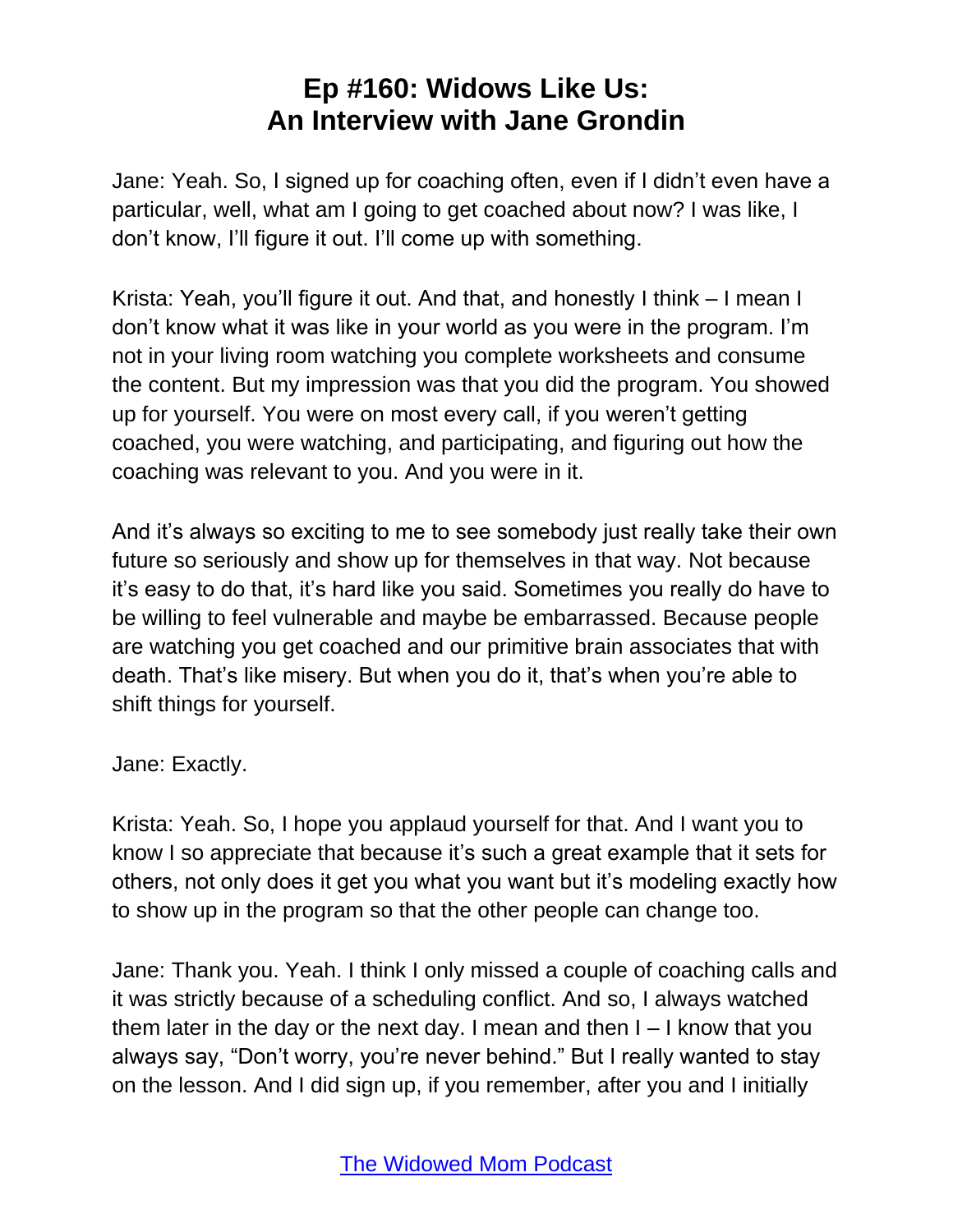talked, I didn't sign up right away because I felt, it was at the beginning of a summer.

And I was like, "This is going to be a lot of work." And I was just about to head back to New England and I was going to be with the band. And I just kind of wanted to take the summer off from – I kind of wanted to unplug from all my misery. So, I was like, "This is probably not a good time to dive in." And when I got back in the fall is when I did that.

Krista: Yeah. So, it sounds like that was a good choice for you.

Jane: Yeah, I really picked a time, okay, I'm ready to really dive in. I'm going to really devote my energy to taking full advantage of this.

Krista: Yeah, that's how it's done. That's how it's done. And I do say, "You're never behind", because that's just a complete garbage thought. It doesn't help any of us if we believe we're behind because then we just feel stressed. And then when we feel stressed we disengage or we beat ourselves up. And it's just not a productive way of thinking about anything. But the material will still always be there for you. And I hope too that what will happen is that you continue to come back to it.

Jane: I have.

Krista: Already?

Jane: Yeah.

Krista: I love it.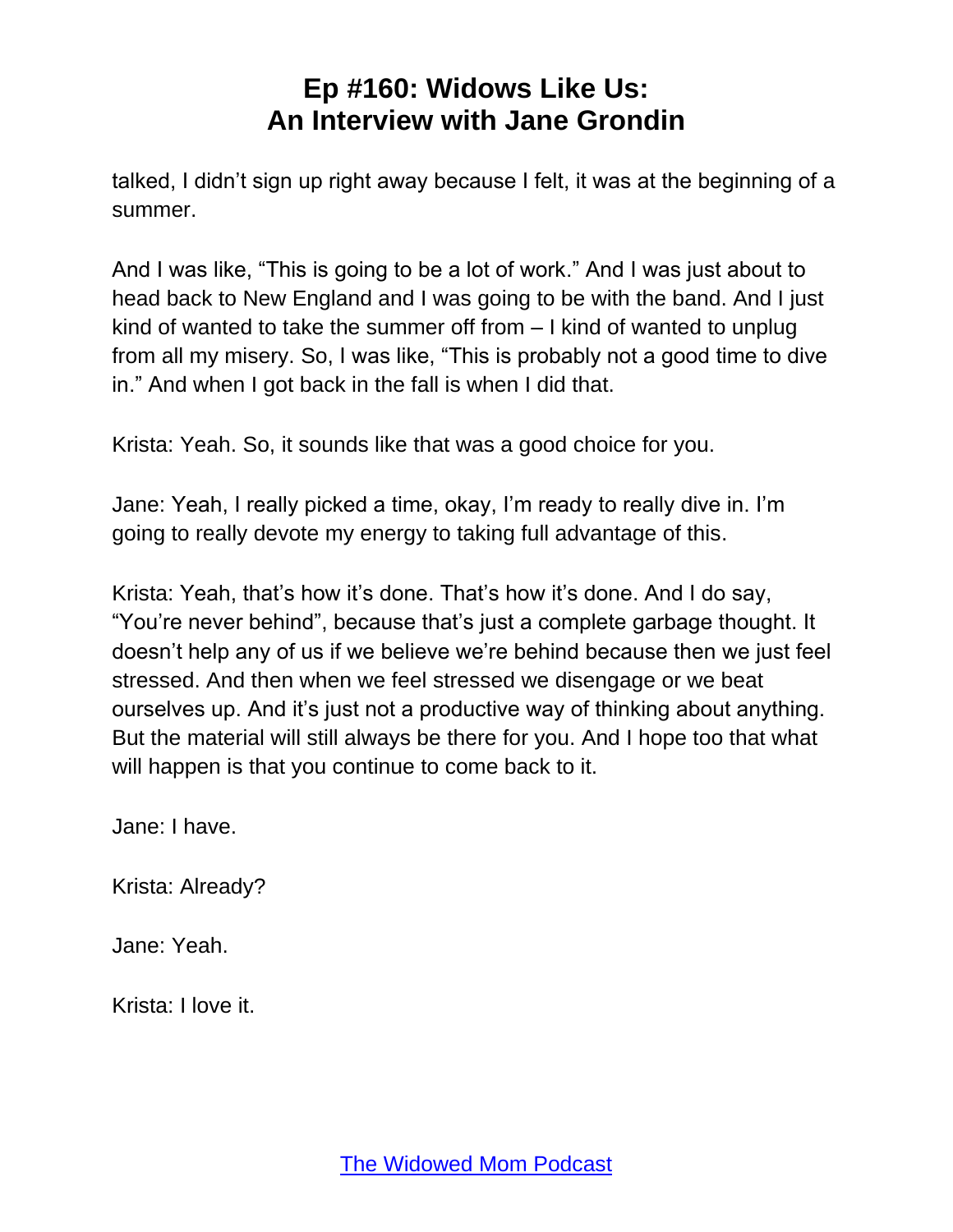Jane: Yeah. You sent us your new self-coaching workbook. And I right away got it printed and bound. It's in a little – because I love little organized little workbooks and stuff.

Krista: Me too, yeah.

Jane: So, I have, I don't know if you can see this. So, do you see this little notebook?

Krista: I see it. It's like a composition notebook?

Jane: Yeah. It says MGO self-coaching work. Started 16 May 22.

Krista: Love it. Love it.

Jane: I'm filling it up.

Krista: Love it. If you learn the tools, not only can you change whatever you came to change, your anxiety, whatever is going on with your grief. But then you can kind of build out this proactive way of managing your mind, managing your emotions, addressing stuff proactively so it doesn't become a mountain. So, I'm so glad to hear that, yeah.

Jane: Yeah. And it's also helping me take on some new ventures and get involved in taking some steps forward in some of these financial areas that I feel like I need to get some new stuff going.

Krista: One of my favorite victories, would you feel comfortable sharing a victory about your modeling?

Jane: Sure.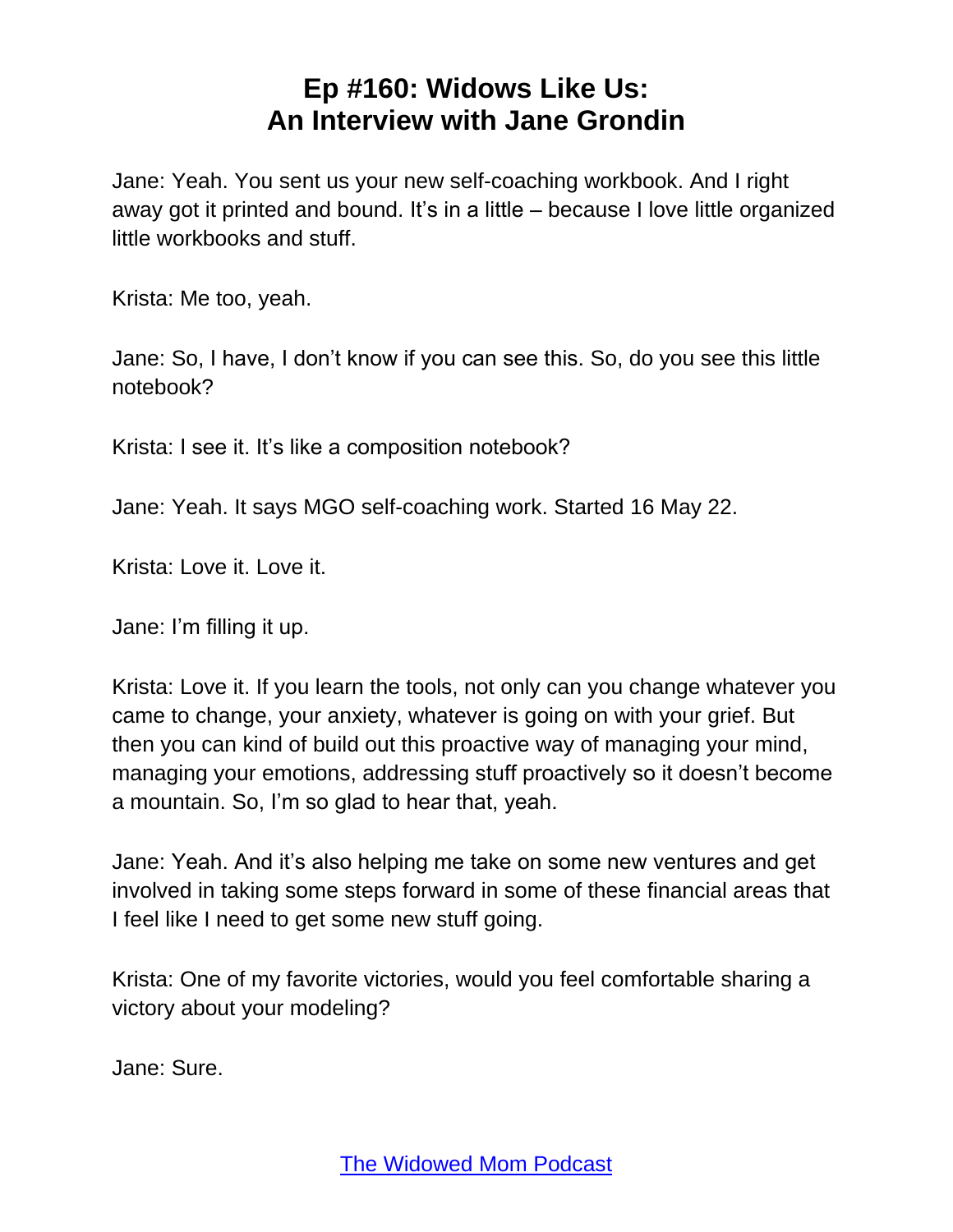Krista: I love it.

Jane: Krista, honestly, I have no idea if anything will come of this. It's not like I aspire to this at all. I don't have any aspirations to be a model. But I'm out here in LA which is such a youth obsessed culture, let me tell you. And such a hip youth obsessed culture, but I have a few friends that have production companies, meaning they do print and TV commercial work. And they had all told me when I moved out here, they're like, "Jane, you should", for those of you who can't see me, I have this long silver hair.

Krista: Beautiful.

Jane: I'm like an ex hippy so it's all natural. And they said, "There's really a niche for your age group." And I was like, "Oh God, pooh, pooh. Yeah, like right." But it was sort of in the back of my mind, well, I don't know if I'm – I am a performer, so I'm comfortable in front of a camera and blah, blah, blah. I have started paying attention and I don't watch television but I do get AARP. And I started noticing that, well, there really are like some older silver haired gals doing all these commercials and blah.

Anyway, so I decided to just do it. So, I just got the headshots done and they're cute, they came out great.

Krista: You'll have to post them, I want to see them.

Jane: Okay, I'll send you some.

Krista: I don't know how comfortable you would have been doing this before. But I just love the idea of leaning into who we are and showing up in the world as who we are without – in a very grounded authentic way, which it's exactly what you're doing, right?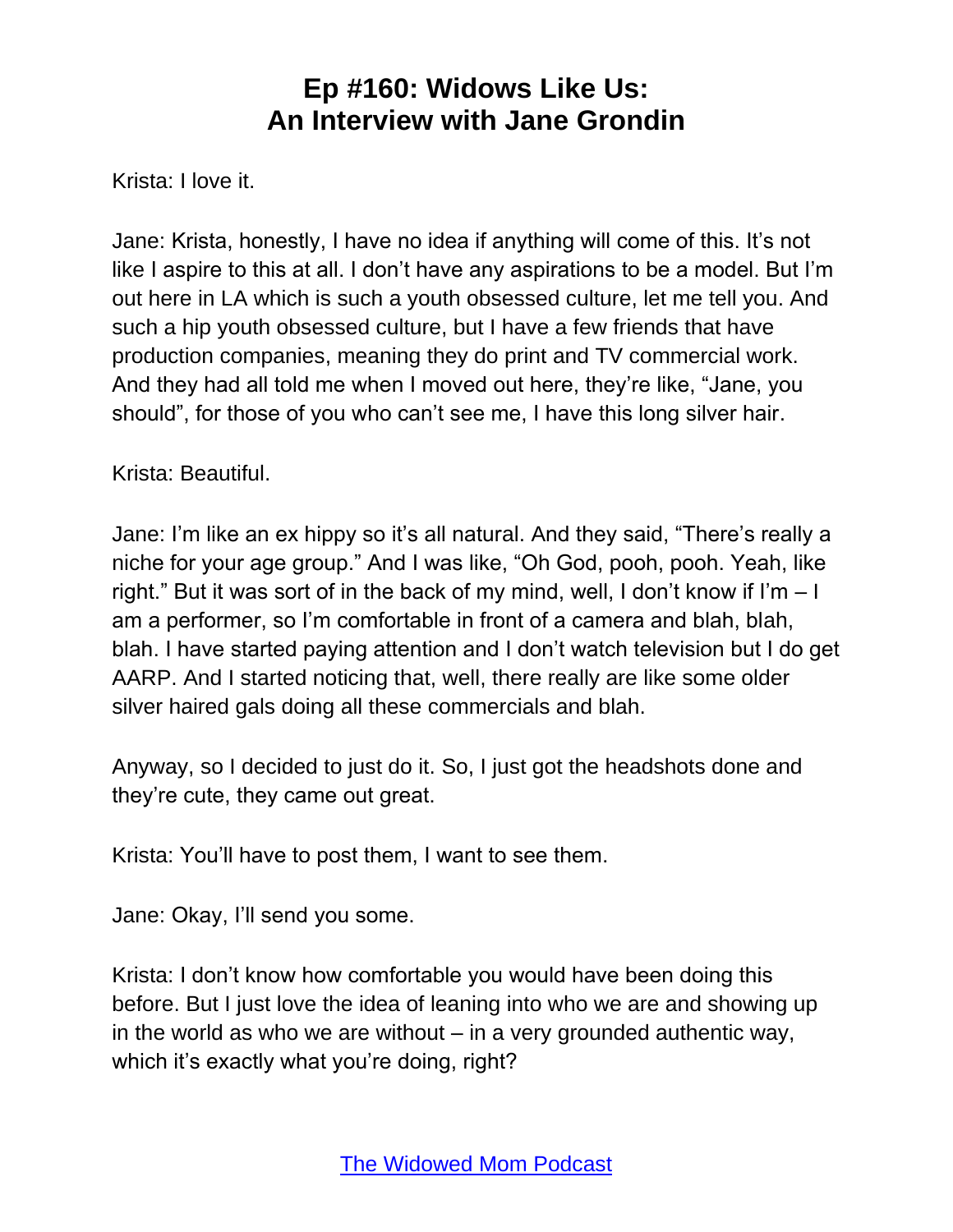Jane: Yeah, totally. And I had to hire someone to do my make-up and hair. I know the girl now, I told her, I said, "Don't make me look younger. My wrinkles and all are going to go onto these headshots."

Krista: Yeah. Let's redefine what beautiful is and not buy into this culture of younger is better.

Jane: Totally. Because newsflash, we're all going to get old.

Krista: We're all aging, hey. But isn't it fascinating, this is a slight sidebar but I'm realizing more, and more, and more that so much of what I feel like we're up against and what I am hoping to help people with is really intentionally deciding how we want to show up in the world when the world is a place that doesn't understand grief, that believes younger is better and thinner is better, and being partnered is better and all of these things that we've just been bought and sold and never questioned.

We're at a perfect time now when we go through an experience like losing a spouse to really go, "Wait a minute, wait, is this is what I believe is true? Is this what I want to keep buying into? Or is there another way that I want to live going forward? And what is that for each unique person?" And just questioning all of it.

Jane: Exactly, yeah. No, I'm 100% onboard with you on that. And in fact, I don't know if you had a chance to see this today. One of the other moms posted an article about being single.

Krista: I did, I saw it. And you know what makes me so happy about that? We will not name that mom but she knows who she is. What's so powerful is that she posted it. The article by itself is amazing. But what was more amazing, it was that she posted it because it wasn't that long ago that her brain, I am convinced of this, the filtering system in our brain only finds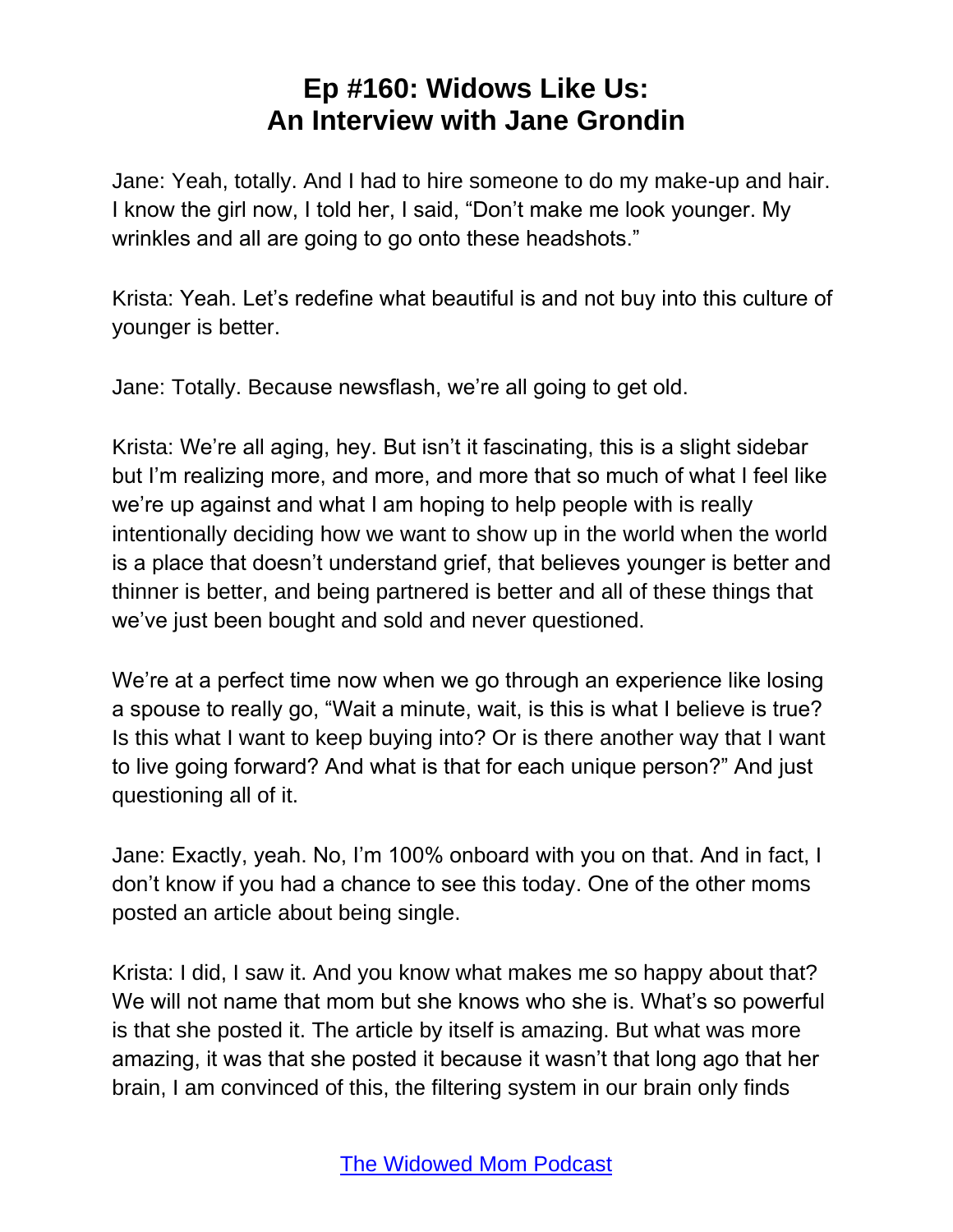what it looks for. And her brain was so convinced that you have to have a partner to be happy, that I don't even think her brain would have found that article, let alone brought it to the group and posted it. And so yeah, I haven't read it yet.

Jane: It's very good and I read it and responded to her right away.

Krista: I love it.

Jane: Because I'm almost five years into now and I have not, you know, I'm not saying that I won't change my mind or if something organic were to happen, I wouldn't rule it out. But I am not going, I'm not looking for another partner.

Krista: No, don't need to.

Jane: I don't think I really want to go down that road. I've got a lot going on and I have a lot of good stuff happening. And I have lots of time to devote to those things that I love doing. And I'm going to look for happiness there first.

Krista: Yeah. And to me that's the most empowering position to be in. it's not that having another relationship is good, or bad, or right, or wrong. It's that it's this idea that we have to have one, that we can't be happy without one. And then so if we can back up and go, "Wait a minute, no, my happiness comes from me no matter where I am, no matter where I live, no matter whether I'm partnered or not partnered, or what job I'm in. But I am the creator of the quality of my life experience." Then so many doors open and then we have all these choices in front of us that we can make.

And we do it from this place that says, I can be okay no matter what. Now what do I authentically desire? Which is so different than what our culture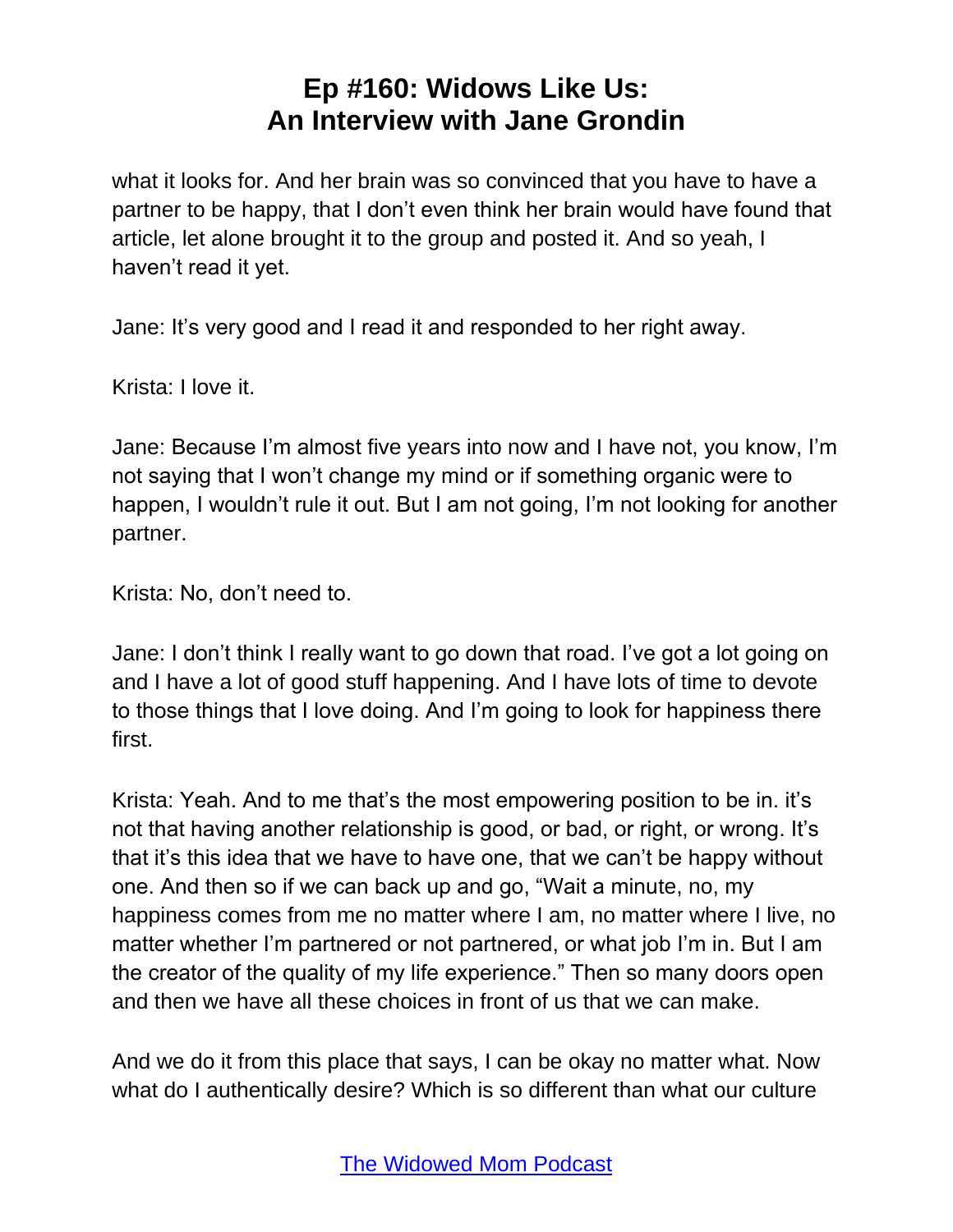sells us which is you better get partnered and if you don't do it by middle age there's something wrong with you.

Jane: Right. And I also didn't want to go down that road of well, I can't be happy unless I have a partner. Having a partner is only what's going to make me fully happy. And I just was like, I'm not going to look for someone, I mean I've got to fill that need myself. I can't look for someone else to do that for me. That would be a really huge mistake.

Krista: Agreed, 100%. Well, was there anything else you wanted to share with listeners, anything you'd hoped we'd cover?

Jane: Gosh, we talked about so much. I think maybe just the last little thing is – and I think that other widows will find this helpful. One of my goals for myself is learning how to take the sadness, the loss, I mean I will never get to the point where I'll – I mean I will never stop missing my husband ever. And I don't want to.

Krista: The same.

Jane: But letting that sadness about that live very comfortably alongside all the other things in life. It's like finding the – I don't know what you would want to call it, maybe a delicate balance with the loss of your person and the sadness and all of that and the anxiety and everything, right alongside with carrying on and living a sort of ordinary productive good life. That's kind of the goal here for me.

Krista: I love it.

Jane: I feel like just the whole experience, everything that we just talked about in the program really helped me find that sweet spot of balancing all of that.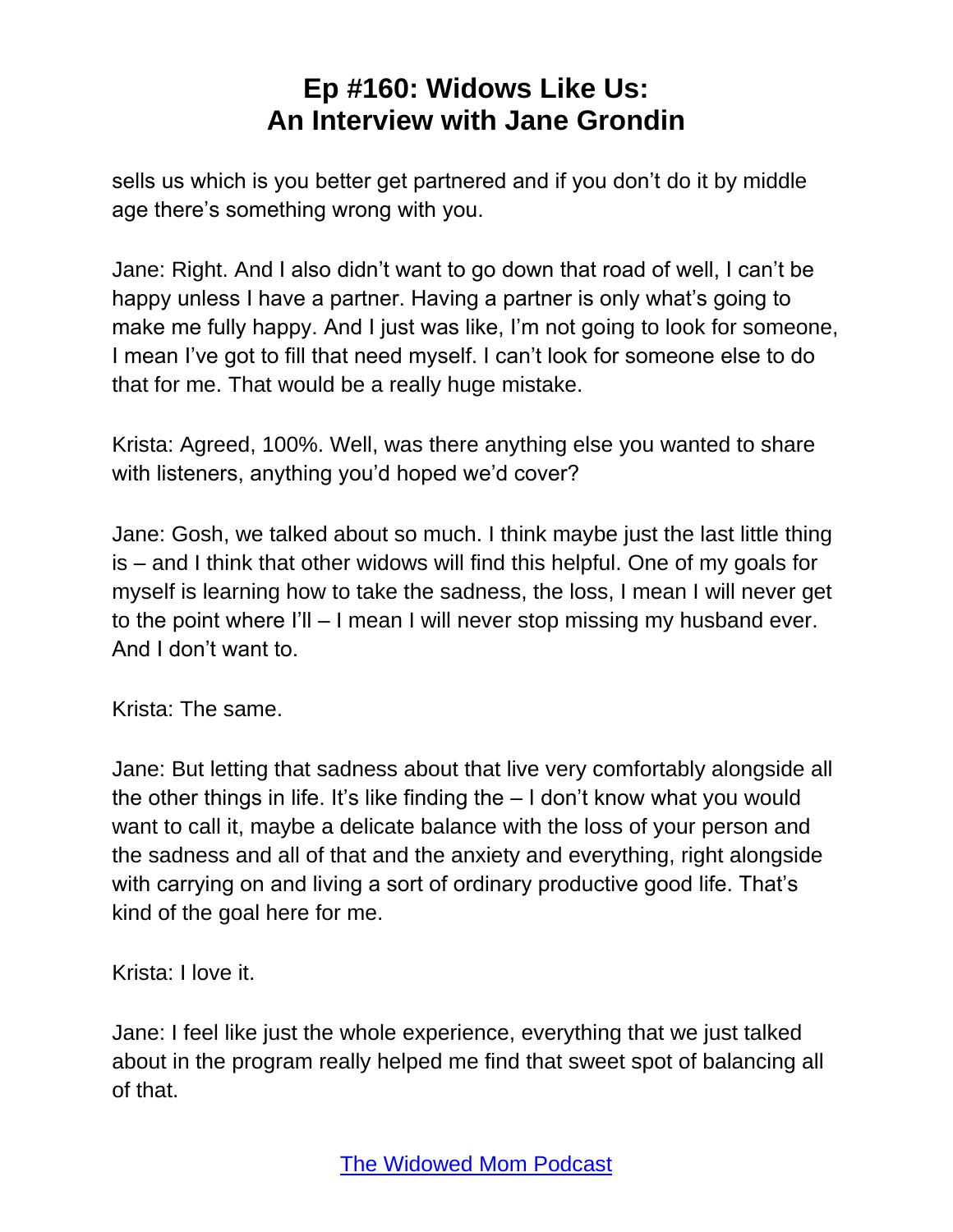Krista: Yeah. And that makes me really happy to hear. Yeah, because I think we're taught this kind of false binary that we're either going to be sad or we're going to be happy. And we aren't taught that actually happiness is in holding all of it. It's in making space for us to be human which of course is going to involve sadness, and loneliness, and anxiety, and all of the human things. And making space for that, the and as opposed to the either or is really what helps.

Jane: Don't you think, Krista that what really makes us happy is the getting there part?

Krista: Yeah.

Jane: It's not the achievement of it all, but it's all of the actions, the victories, the setbacks, the persistence, in reaching that. That's what makes us happy.

Krista: Yeah. And I totally agree with you and that's why it was so helpful for me because I just so distinctly remember. And this was before Hugo died, it was just kind of this midpoint in my life where I really had bought into the happiness is the goal culture. And I could not understand why I wasn't happier than I was. When all of the circumstances of my life pointed toward what society had told me would make me happy. And I really didn't at that point in my life understand the value of the other side, of the not being happy.

I didn't see, I thought the goal was to be happy as much as possible. And so, for me to learn even before grieving that no, the goal isn't to just feel the good stuff. The goal is to have the whole thing because it only works together. It only works together.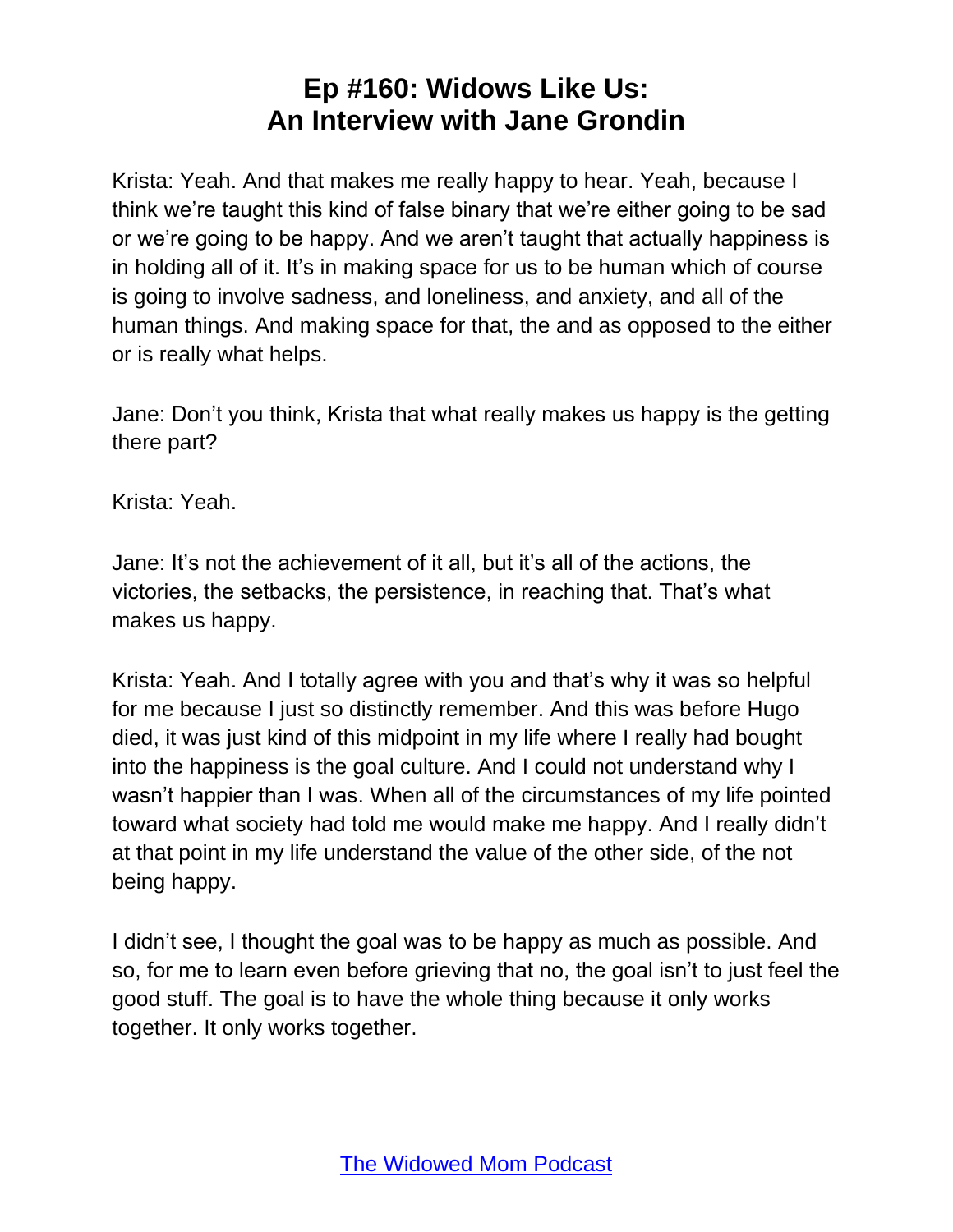Jane: It does, yeah. And as you've talked about a lot, it's, we really are sold that. It's a bill of goods that we're sold in this culture that it's like that toxic positivity and it's just not. Yuck.

Krista: It's so unreasonable. It's become another way that we weaponize it against ourselves. And you said you would never want to not miss him. I feel exactly the same way. I don't want to not miss him. I want to luxuriate in the idea that it was amazing enough that I miss him. And it's the totality of a love so amazing that I miss it, that makes the whole thing amazing in the first place. So why would I want that to go away? I don't. Do I want it to define or limit me? No. That's the difference. It's making space for it and choosing it consciously and also seeing it as valuable and amazing.

But it doesn't mean that I'm not happy or I don't love my life. It's just that's a part of my life and I love all of it, even the stuff that's not that toxic positivity part.

Jane: Exactly, yeah.

Krista: Well, thank you so much for coming onto the podcast. This is like a full circle moment for me. It always is, to meet people in the beginning and then watch them go through the coaching experience and see how they change and then talking about it afterwards and letting other people benefit is really such a gift for me.

Jane: Cool. Well, thank you for inviting me. It was completely my pleasure.

Krista: If people want to get in touch with you are you open to that? Is there a way they can do that?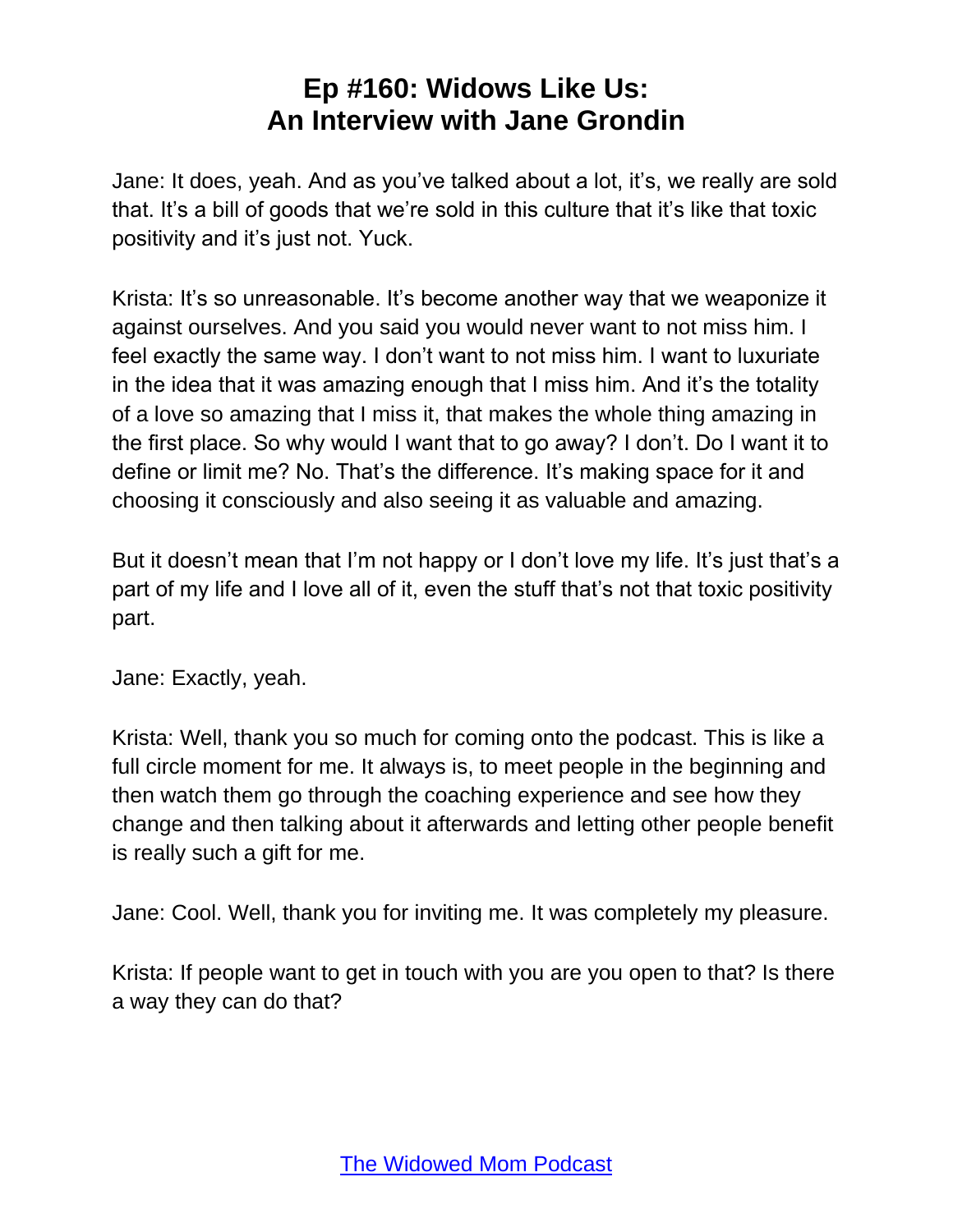Jane: Yes, definitely. Gosh. I'm not a Facebook person. I mean the band that I'm in has a Facebook page and Instagram. So that's porchpartymamas.com.

Krista: Okay. We can link to that in the show notes too.

Jane: Okay, yeah, porchpartymamas.com. They can send a personal message to me through that.

Krista: Beautiful, okay.

Jane: Yeah, I guess that would be [crosstalk].

Krista: I love it, yeah. And they could probably also potentially listen to some of your music that way too.

Jane: They could, yes.

Krista: That would be fun, yeah.

Jane: Yeah. We have some videos out there. And there's one song in particular that we continue to record. We found a way to record remotely while we were all in isolation. And we put some videos together as well. And I do have one song that I wrote that's up there called Ready to Love. That is about, it started, I was actually writing during the protests over the murder of George Floyd. And I was in a very dark place. And it started as a personal lament that kind of expanded into something a little bit more broader and more hopeful by the time I got to the end of the song.

Krista: Yeah. Well, maybe we'll link directly to that then too. We'll find it on your Facebook page and link directly to that. So, people, so if you're listening to this, you go to the show notes at coachingwithkrista.com under